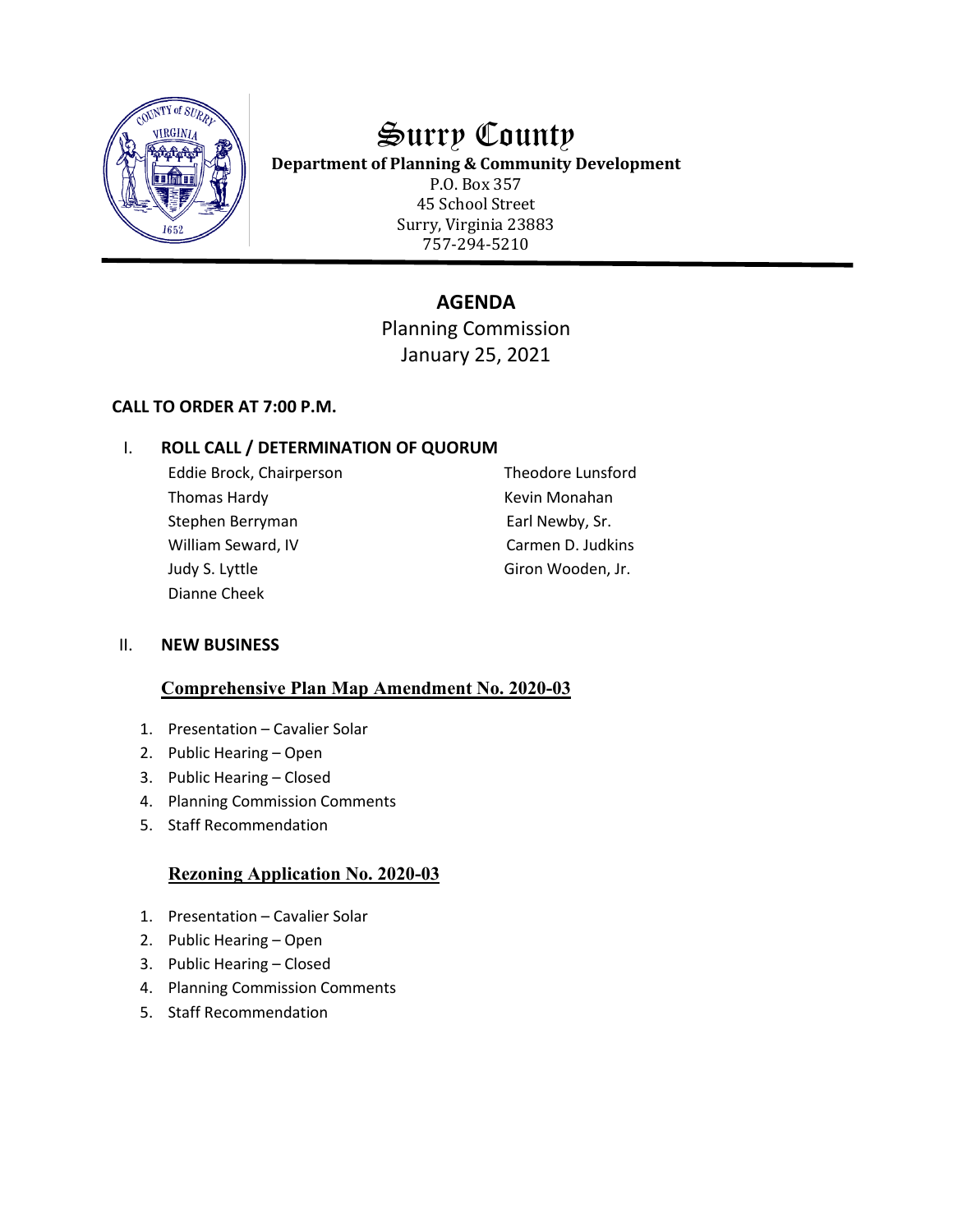#### **Conditional Use Permit No. 2020-04**

- 1. Presentation Cavalier Solar
- 2. Public Hearing Open
- 3. Public Hearing Closed
- 4. Planning Commission Comments
- 5. Staff Recommendation

#### **Substantially in Accord Determination**

- 1. Presentation Cavalier Solar
- 2. Public Hearing Open
- 3. Public Hearing Closed
- 4. Planning Commission Comments
- 5. Staff Recommendation

#### III. **COMMENTS BY COMMISSIONER**

## IV. **ADJOURNMENT**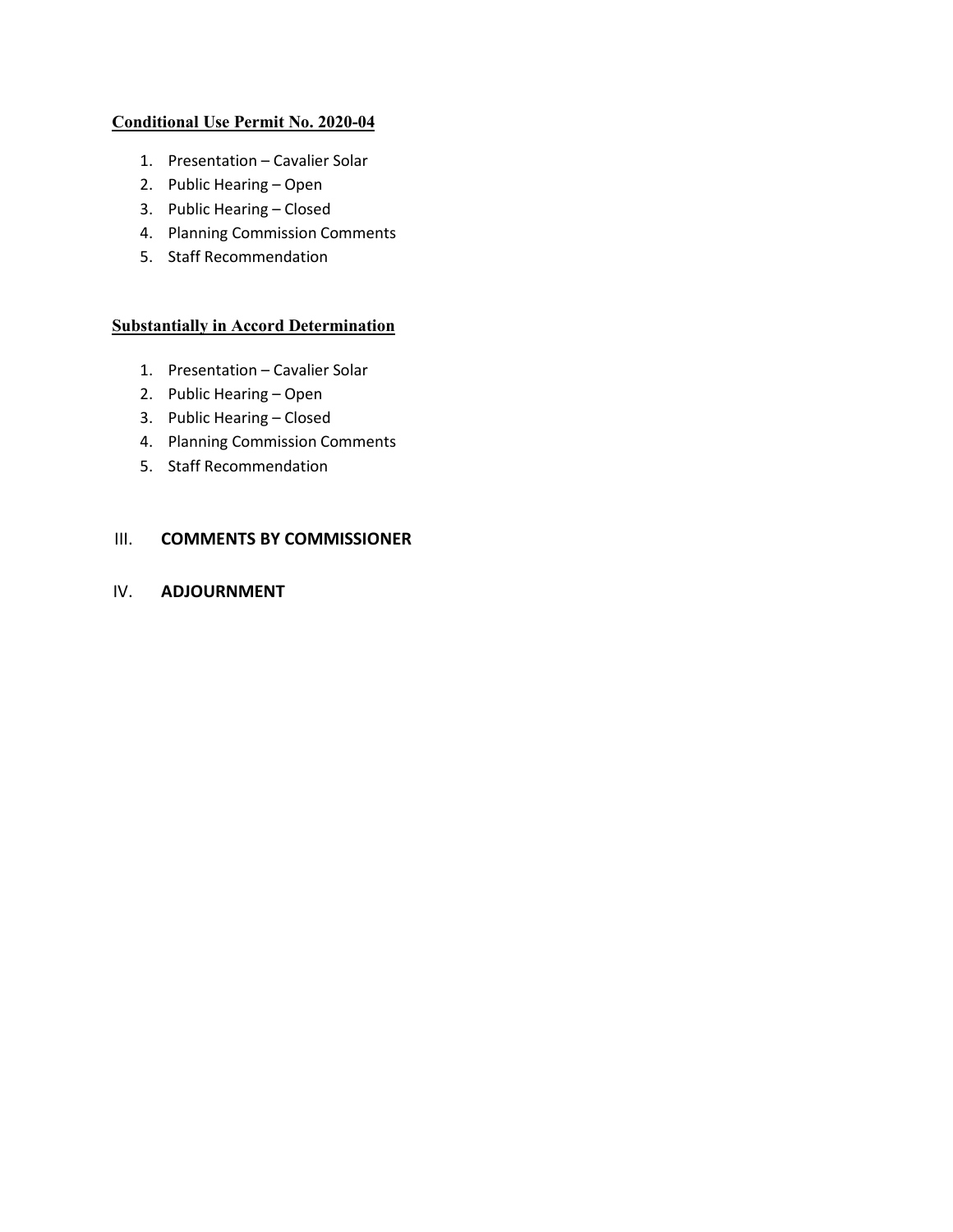#### **NOTICE IS HEREBY GIVEN THAT THE SURRY COUNTY PLANNING COMMISSION WILL HOLD A PUBLIC HEARING ON MONDAY, JANUARY 25, 2021 AT 7:00 P.M. IN AN ELECTRONIC ONLINE FORMAT (DIRECTIONS TO ACCESS THE MEETING AND MAKE PUBLIC COMMENT CAN BE FOUND BELOW) TO CONSIDER THE FOLLOWING:**

Notice is hereby given that the Surry County Planning Commission will hold a public hearing on Monday, January 25, 2021 at 7:00 p.m.

A copy of the Comprehensive Plan Map Amendment, Rezoning, Substantially in Accord and Conditional Use Permit Application along with supporting documentation are available on the County's website at [www.surrycountyva.gov/AgendaCenter/.](http://www.surrycountyva.gov/AgendaCenter/) Instructions for attendance are also included in packet.

**General Project Description:** The Applicant proposes to construct a 240 megawatt (MW) solar energy facility to be located in southern Surry County, southeast of Dendron and northern Isle of Wight County. The portion of the Project proposed within Surry County would consist of approximately 193 MW of the solar energy facility within 24 parcels with an estimated total of 4,328 acres. Of the 4,328 acres in Surry County, approximately 3,314 acres would be purchased or leased for the Project (Project Area), and the Project facilities would cover approximately 1,341 acres of land (Project Site). The Project will utilize photovoltaic (PV) modules installed on single-axis trackers. Electricity will be delivered from electrical inverters adjacent to the PV modules, via transmission lines that will run from the Project to the nearby Septa Substation owned by Dominion Energy.

#### **The Public Hearings will be to consider applications for the following:**

#### **Comprehensive Plan Map Amendment No. 2020-03**

The Applicant, Cavalier Solar A, LLC, seeks a map amendment to the Development Plan Map of the Surry County Comprehensive Plan to reflect that the property is suitable for General Industrial use. The project consists of 24 parcels which are zoned A-R, Agricultural Rural District, and will be located in southern Surry County, southeast of Dendron and northern Isle of Wight.

#### **Rezoning Application No. 2020-03**

The Applicant, Cavalier Solar A, LLC, seeks to rezone  $\pm 4,328$  acres from Agricultural Rural District (A-R) to General Industrial District (M-1) to permit a solar utility use. The project consists of 24 parcels which are zoned A-R, Agricultural Rural District, and will be located in southern Surry County, southeast of Dendron and northern Isle of Wight County.

#### **Conditional Use Permit No. 2020-04**

The Applicant, Cavalier Solar A, LLC, seeks a conditional use permit for a solar generation facility in Surry County. The project consists of 24 parcels which are zoned A-R, Agricultural Rural District, and will be located in southern Surry County, southeast of Dendron and northern Isle of Wight County.

The proposed CUP includes conditions to mitigate any adverse effects of the proposed facility to the affected parcels and immediately adjacent parcels as well as facility decommissioning.

#### **Substantially in Accord Determination**

Pursuant to Virginia Code Section 15.2-2232(A), Applicant Cavalier Solar A, LLC seeks a determination that the Project, as defined in Conditional Use Permit Application No. 2020-04, is substantially in accord with the Surry County Comprehensive Plan for the proposal to construct and operate a solar energy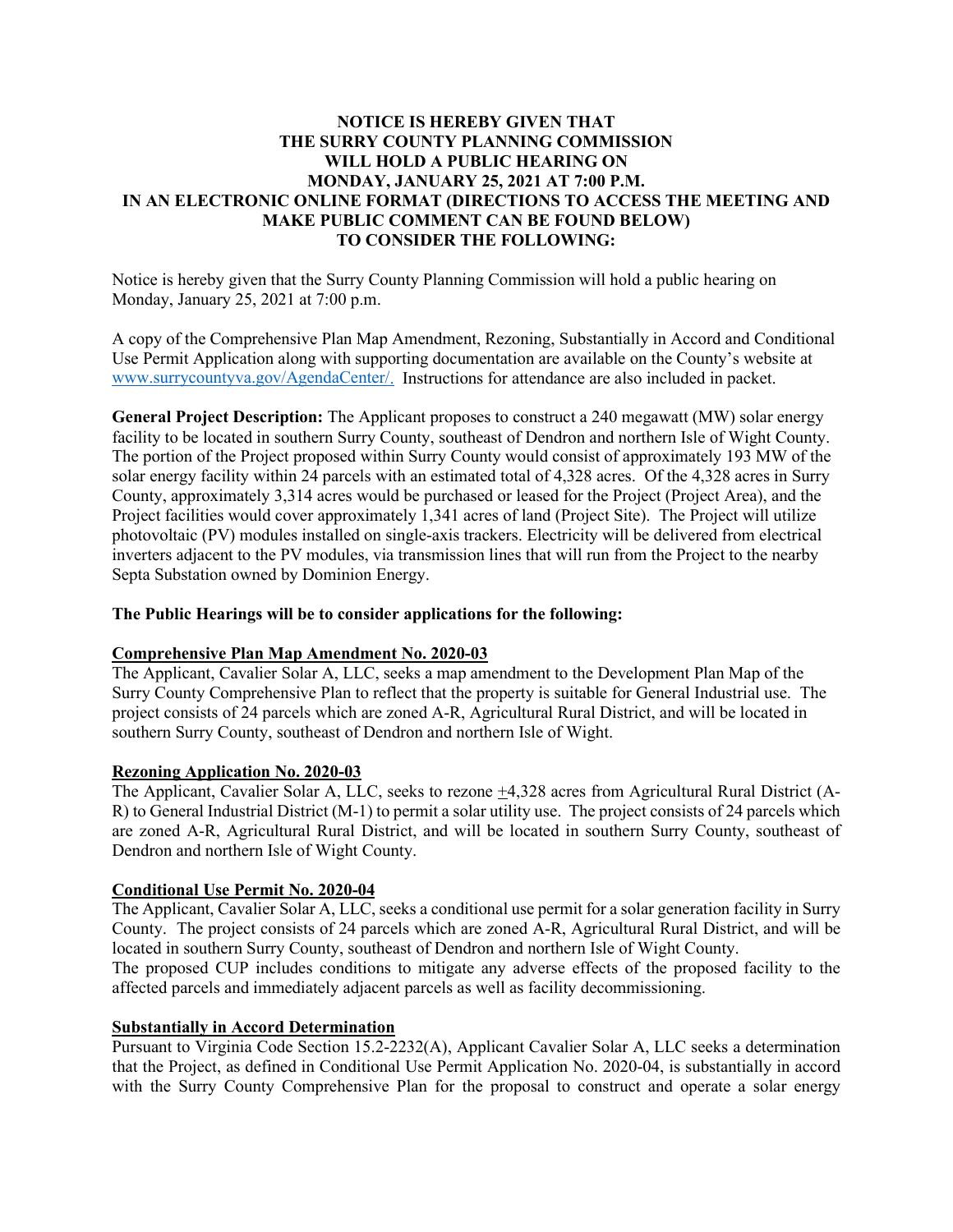facility. The project consists of 24 parcels which are zoned A-R, Agricultural Rural District, and will be located in southern Surry County, southeast of Dendron and northern Isle of Wight County.

Join our meeting from your computer, tablet or smartphone. <https://global.gotomeeting.com/join/447043917>

You can also dial in using your phone. United States (Toll Free): 1 877 568 4106 United States: +1 (571) 317-3129 Access Code: 447-043-917

If you have never used the application 'GoToMeeting', use the link below to download the application and be ready when the first meeting starts:<https://global.gotomeeting.com/install/447043917>

New to GoToMeeting? Get the app now and be ready when your first meeting starts: <https://global.gotomeeting.com/install/279601685>

Public comments can be made online or by telephone during the public hearing.

If assistance or special accommodations are needed in order to participate in the hearing, please contact the Department of Planning at least seven days before the hearing; Monday through Friday at (757) 294-5210.

David A. Harrison, Deputy County Administrator Interim Director of Planning & Community Development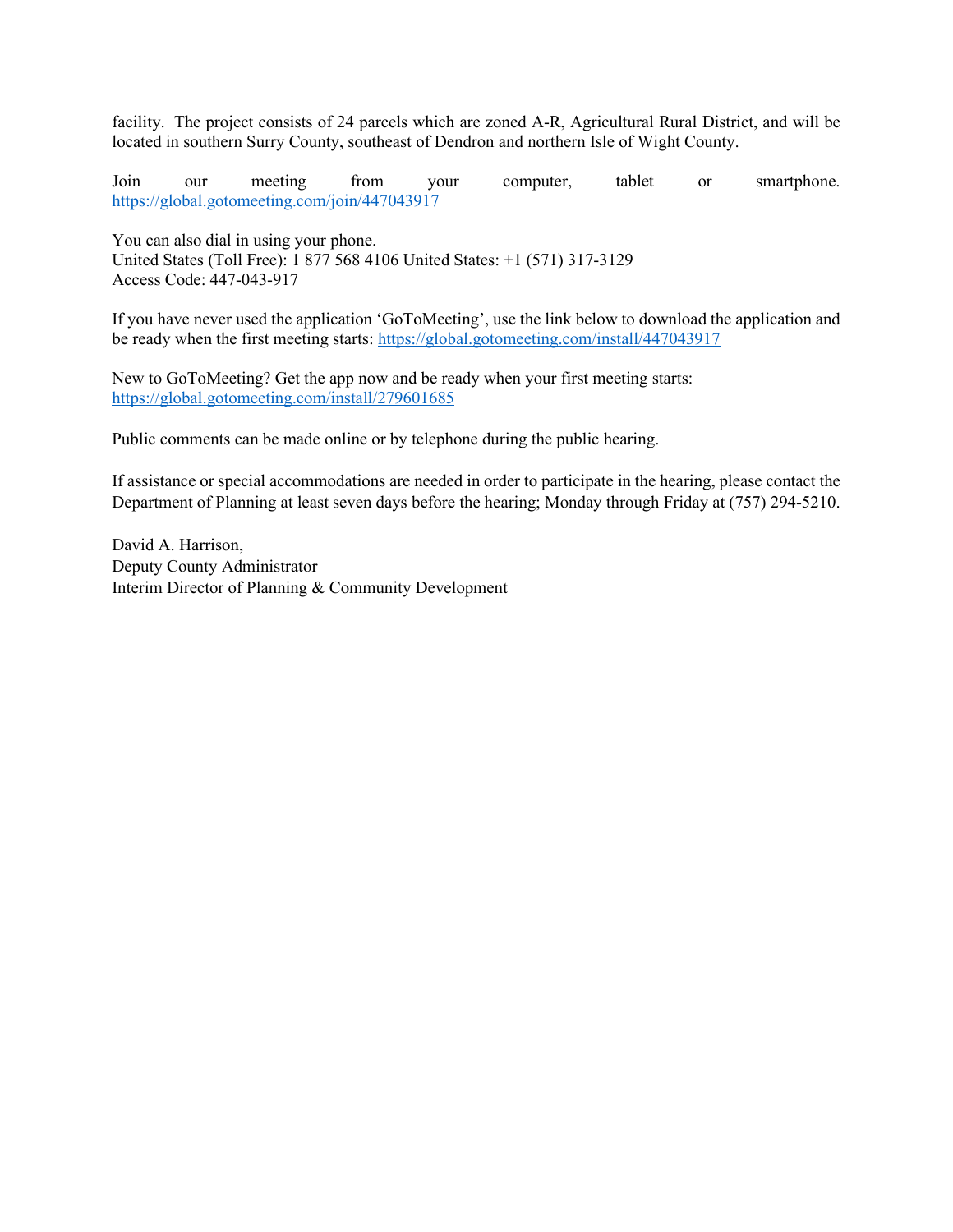#### **STAFF REPORT TO THE SURRY COUNTY PLANNING COMMISSION**

#### **§ 15.2-2232 Substantial Accord Determination**

**January 25, 2021**

**Applicants / Owners Name & Address** Cavalier Solar, A, LLC

4200 Innslake Drive, Suite 302 Glen Allen, VA 23060

#### **Property Location and Description**

24 parcels in Southern Surry County around adjacent parcel 60-10 southeast of Dendron and in northern Isle of Wight County.

#### **Statistical Data**

Current Use

Current Zoning District A-R, Agricultural-Rural<br>Current Use Residential

**Surrounding Zoning / Land Uses** A-R, Agricultural-Rural; agricultural, residential

#### **§ 15.2-2232 No. 2021-01**

Cavalier Solar, the applicant/owner of the proposed project, has applied for an amendment to the Surry County Comprehensive Plan; specifically, to amend the plan's Development Plan Map to designate the subject property as an Industrial future land use, as it is currently classified as Agricultural.

The Cavalier Solar project proposes to construct a 240 megawatt (MW) solar energy facility to be located in southern Surry County, southeast of Dendron and in northern Isle of Wight County. The portion of the Project proposed within Surry County would consist of approximately 193 MW of the solar energy facility within 24 parcels with an estimated total of 4,328 acres. Of the 4,328 acres in Surry County, approximately 3,314 acres would be purchased or leased for the Project (Project Area), and the Project facilities would cover approximately 1,341 acres of land (Project Site). The Project will utilize photovoltaic (PV) modules installed on single-axis trackers. Electricity will be delivered from electrical inverters adjacent to the PV modules, via transmission lines that will run from the Project to the nearby Septa Substation owned by Dominion Energy.

The Surry County Planning Commission approved Comprehensive Plan Text Amendment No. 2020-01 on May 18, 2020 to allow proposed Spring Grove Solar III to be rezoned to an M-1 Industrial lane use to allow for the development of a 672 acre parcel adjacent to the applicant/owner's existing property to develop utility-scale solar electric generating facilities with a generating capacity up to 400 megawatts (MW).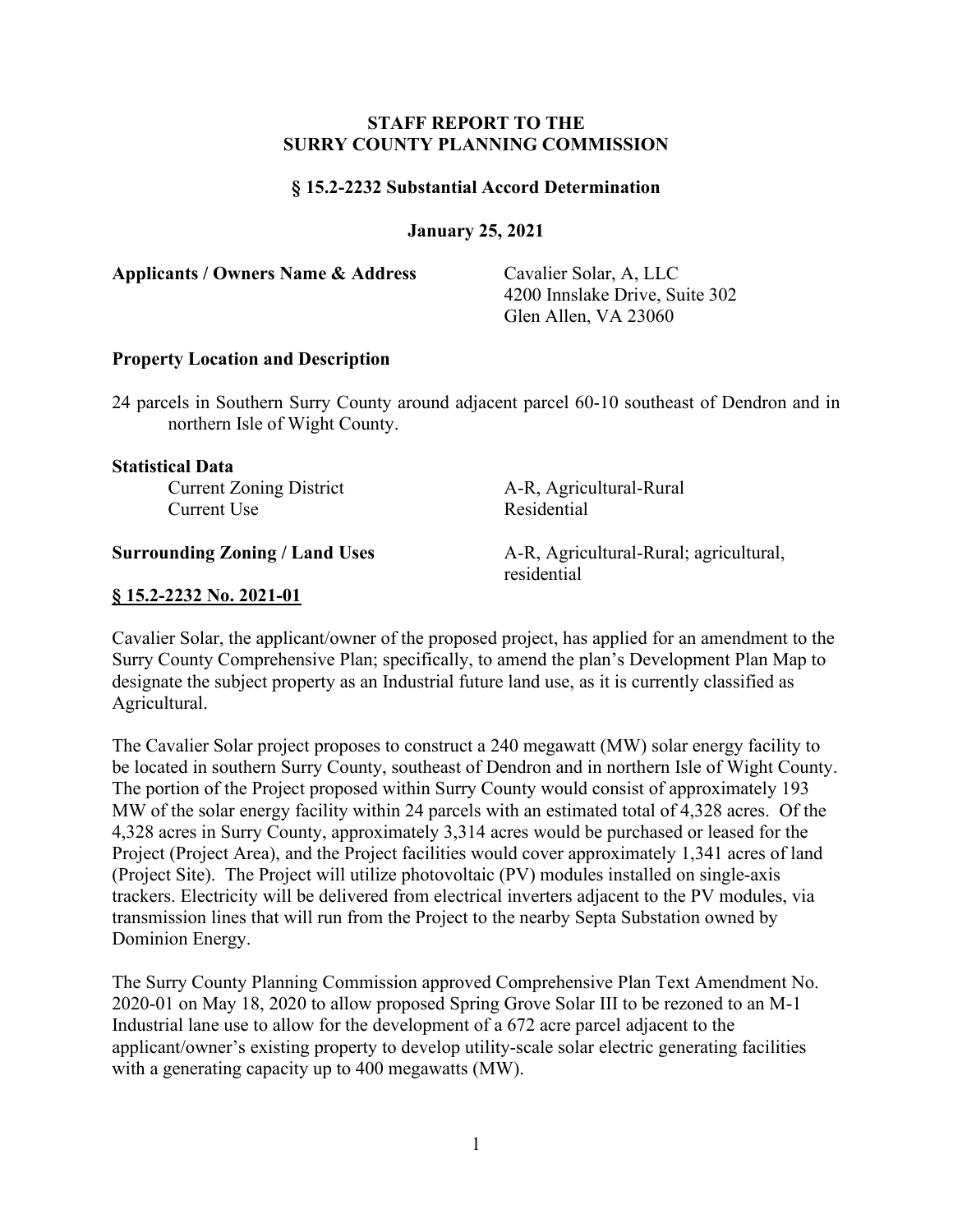The Surry County Solar Ordinance, adopted in December 2018 and after the aforementioned CUPs, disallows utility-scale solar projects in the A-R, Agricultural-Rural zoning district, only allowing such facilities to be located in M-1 (General Industrial) and M-2 (General Industrial) zoning districts with Conditional Use Permits.

As the subject parcel is not zoned M-1 or M-2, nor is it designated in the Development Plan Map of the Comprehensive Plan as Industrial, a Comprehensive Plan Amendment and rezoning of the property is required; in addition to a § 15.2-2232 review and the granting of a Conditional Use Permit.

Before you is the § 15.2-2232 Review to determine if the utility-scale solar project is in substantial conformity with the Comprehensive Plan. These votes are the purview of the Planning Commission and are not simply a recommendation to the Board of Supervisors.

## **Process:**

In regard to the process for this application, and others like it under the new Solar Ordinance, the following actions will be required if final approval is to be achieved:

- 1. A review of the Comprehensive Plan amendment with a recommendation from the Planning Commission, and subsequent adoption by the Board of Supervisors.
- 2. A rezoning application to M-1 or M-2 zoning, reviewed by the Planning Commission, and adopted by the Board of Supervisors.
- 3. A Conditional Use Permit application, reviewed by the Planning Commission, and granted by the Board of Supervisors.
- 4. A § 15.2-2232 review by the Planning Commission that confirms the proposed project is in substantially in accord with the Comprehensive Plan.

## **Surry County Ordinances / State Code Summary:**

## **Surry County Solar Energy Ordinance**

## **Section 4.12 Allowable Zoning Districts, Applicable Codes and Inspections**

- A. Allowable Zoning Districts
	- a. Solar farms shall be permitted by a Conditional Use Permit in the M-1 (General Industrial District) and M-2 (General Industrial District) zoning districts.

## **Surry County Subdivision Ordinance**

## **Sec. 8.1.4. - Conformance.**

In addition to the regulations found in this appendix, all land development activity within the county shall comply with the county's comprehensive plan…

## **Surry County Zoning Ordinance**

## **Sec. 1-107. - Relationship to comprehensive plan.**

It is the intention of the board of supervisors that this ordinance implements the planning policies and objectives for the county as reflected in the comprehensive plan…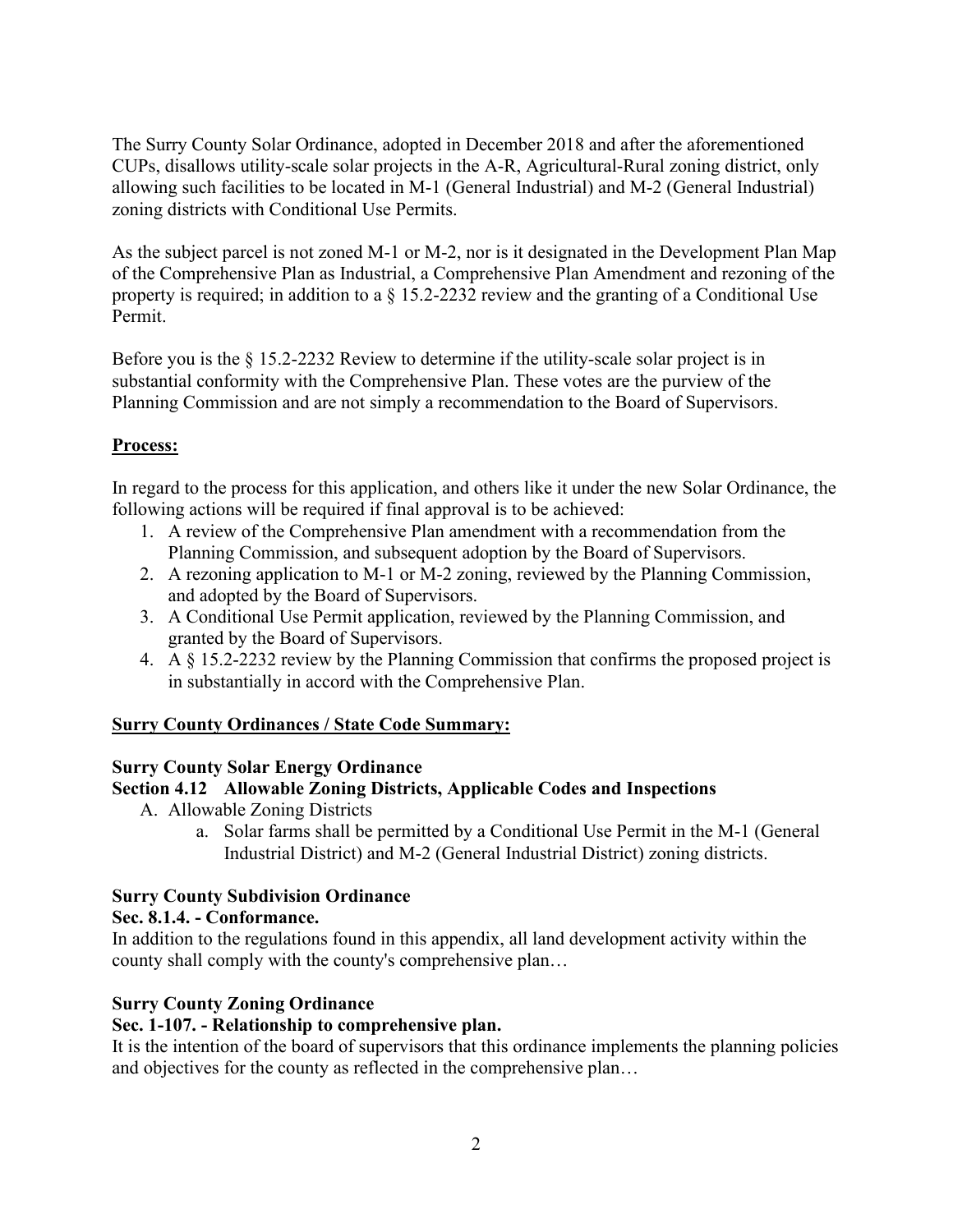# **Virginia State Code § 15.2-2232. Legal status of plan.**

H. A solar facility subject to subsection A shall be deemed to be substantially in accord with the comprehensive plan if (i) such proposed solar facility is located in a zoning district that allows such solar facilities by right or (ii) such proposed solar facility is designed to serve the electricity or thermal needs of the property upon which such facility is located, or will be owned or operated by an eligible customer-generator or eligible agricultural customer-generator under § [56-594](https://law.lis.virginia.gov/vacode/56-594/) or by a small agricultural generator under § [56-594.2.](https://law.lis.virginia.gov/vacode/56-594.2/) All other solar facilities shall be reviewed for substantial accord with the comprehensive plan in accordance with this section. However, a locality may allow for a substantial accord review for such solar facilities to be advertised and approved concurrently in a public hearing process with a rezoning, special exception, or other approval process.

# **Vicinity Map**



## **Staff Comments:**

Virginia State Code section § 15.2-2232 provides protections for localities to ensure utility-scale solar projects are sited in a manner that is consistent with the community's Comprehensive Plan.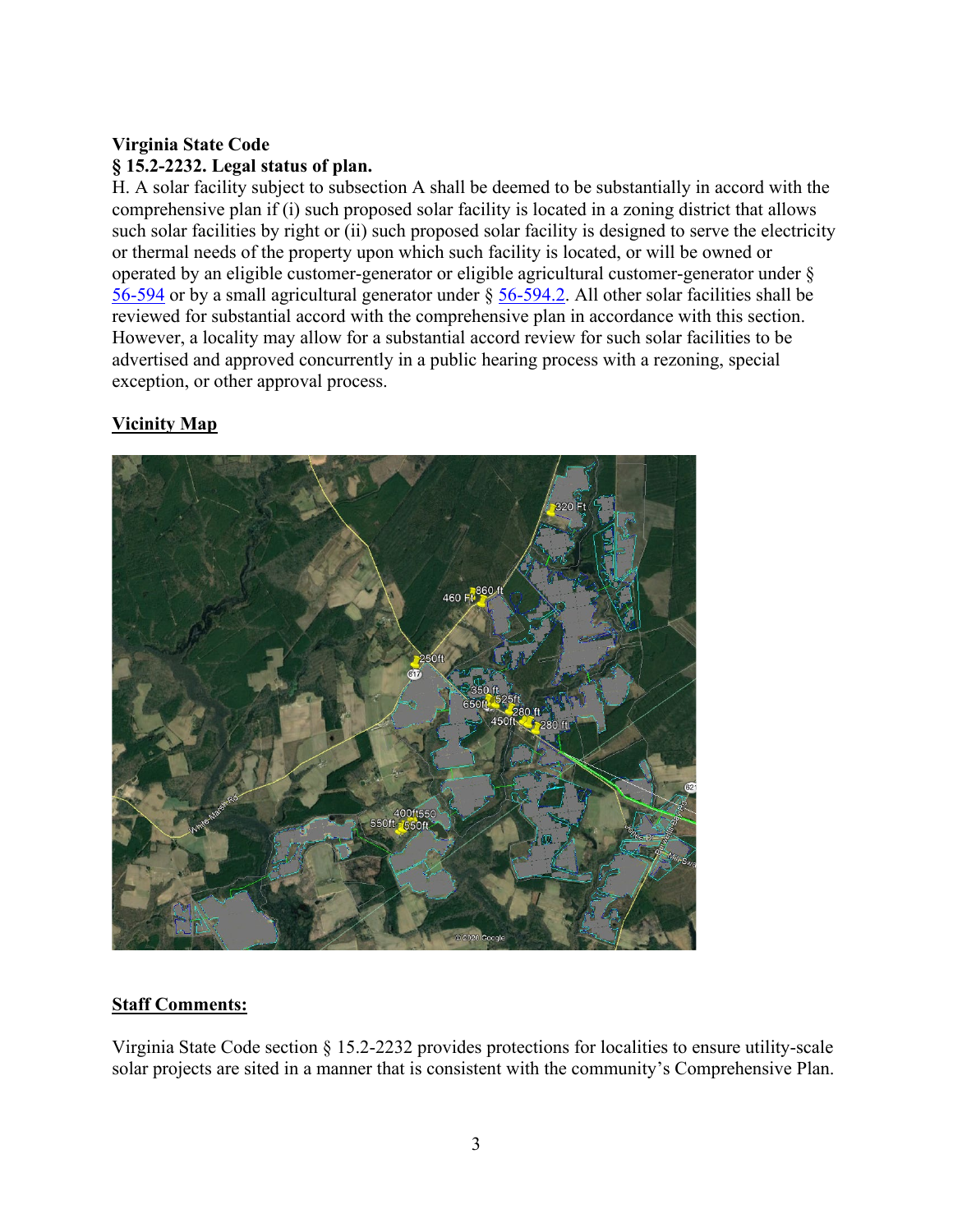- If the facility is proposed to be sited in a district where they are allowed by right, then the project shall be deemed substantially in accord with the Comprehensive Plan.
- If the facility is proposed to be sited in a district that does not allow them by right, then this review must be conducted based upon its conformity with the Comprehensive Plan.

In regard to being in substantial conformity with the Comprehensive Plan, planning staff identifies the following strengths and weaknesses:

## Strengths:

- The project area is substantially in accord with the Comprehensive Plan. Additionally, there are no other solar facilities in the Bacon's Castle District.
- The project avoids visual impacts to schools, churches, scenic landscapes, scenic rivers, rural districts, scenic vistas, properties with documented historical significance and scenic corridors, as identified in the comprehensive plan within Surry County, by not siting the Project adjacent those features.
- Most of the proposed project is sited away from roads with large buffers to properly screen the facility and maintain the area's rural character.
- The Project is substantially in accord with the Comprehensive Plan's industrial and economic goals because it broadens the county's tax base and employment opportunities.

## Weaknesses:

- The proposed project presents conflicts with the Comprehensive Plan's future land use that expresses the county's desire to preserve natural areas.
- The proposed project location presents significant traffic and roadway challenges as the secondary roads are narrow and not suitable for industrial development.

Contact David Harrison at (757) 294-5210 or [dharrison@surrycountyva.gov](mailto:dharrison@surrycountyva.gov) with questions.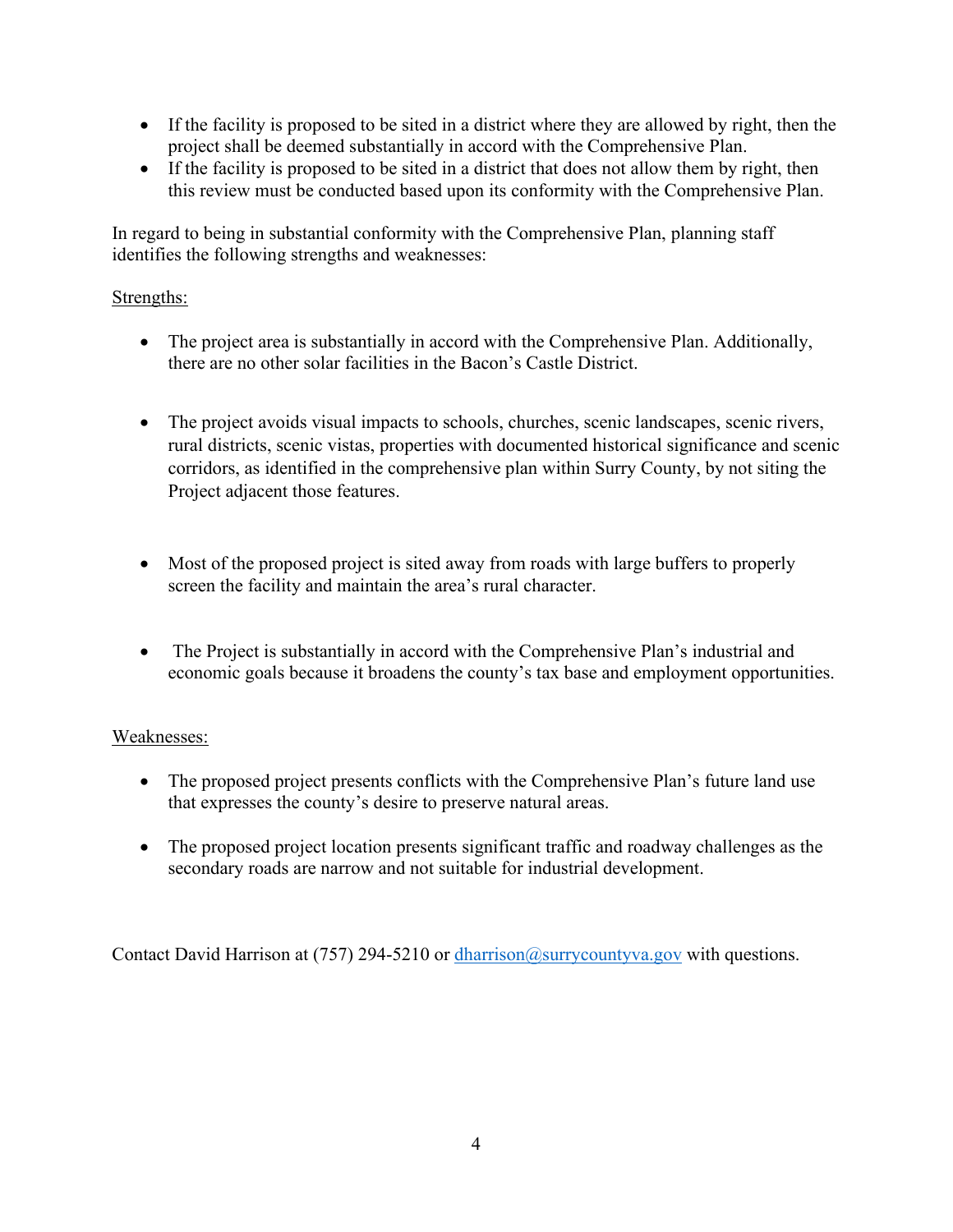#### **STAFF REPORT TO THE SURRY COUNTY PLANNING COMMISSION**

#### **Comprehensive Plan Text Amendment No. 2021-01**

#### **January 25, 2021**

**Applicants / Owners Name & Address** Cavalier Solar, A, LLC

4200 Innslake Drive, Suite 302 Glen Allen, VA 2306

#### **Property Location and Description**

24 parcels in southern Surry County around adjacent parcel 60-10 southeast of Dendron and in northern Isle of Wight County.

Current Use Residential

Current Zoning District A-R, Agricultural-Rural

**Surrounding Zoning / Land Uses** A-R, Agricultural-Rural; agricultural, residential

#### **CPTA No. 2021-01:**

Cavalier Solar, A, LLC the applicant for the proposed project, has applied for an amendment to the Surry County Comprehensive Plan; specifically, to amend the plan's Development Plan Map to designate the subject property as an Industrial future land use, as it is currently classified as Agricultural.

The Cavalier Solar project proposes to construct a 240 megawatt (MW) solar energy facility to be located in southern Surry County, southeast of Dendron and in northern Isle of Wight County. The portion of the Project proposed within Surry County would consist of approximately 193 MW of the solar energy facility within 24 parcels with an estimated total of 4,328 acres. Of the 4,328 acres in Surry County, approximately 3,314 acres would be purchased or leased for the Project (Project Area), and the Project facilities would cover approximately 1,341 acres of land (Project Site). The Project will utilize photovoltaic (PV) modules installed on single-axis trackers. Electricity will be delivered from electrical inverters adjacent to the PV modules, via transmission lines that will run from the Project to the nearby Septa Substation owned by Dominion Energy.

The Surry County Planning Commission approved Comprehensive Plan Text Amendment No. 2020-01 on May 18, 2020 to allow proposed Spring Grove Solar III to be rezoned to an M-1 Industrial lane use to allow for the development of a 672 acre parcel adjacent to the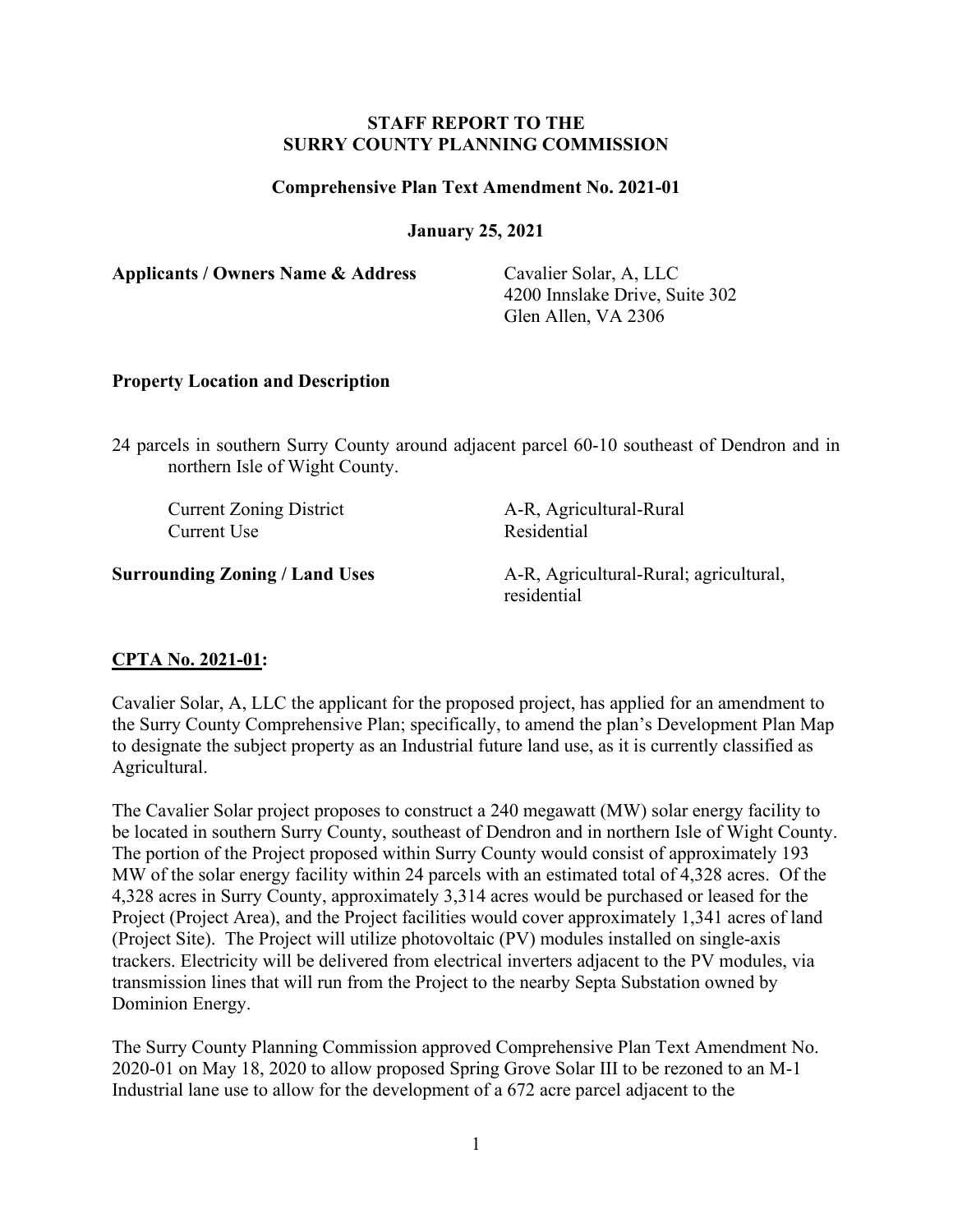applicant/owner's existing property to develop utility-scale solar electric generating facilities with a generating capacity up to 400 megawatts (MW).

The Surry County Solar Ordinance, adopted in December 2018 and after the aforementioned CUPs, disallows utility-scale solar projects in the A-R, Agricultural-Rural zoning district, only allowing such facilities to be located in M-1 (General Industrial) and M-2 (General Industrial) zoning districts with Conditional Use Permits.

As the subject parcel is not zoned M-1 or M-2, nor is it designated in the Development Plan Map of the Comprehensive Plan as Industrial, a Comprehensive Plan Amendment and rezoning of the property is required; in addition to a § 15.2-2232 review and the granting of a Conditional Use Permit.

Before you is the proposed change to the Development Plan Map of the Comprehensive Plan, which adds a designation for Industrial in the area of the subject parcel, which would support the consideration for a rezoning suitable for a utility-scale solar project.

## **Process:**

In regard to the process for this application, and others like it under the new Solar Ordinance, the following actions will be required if final approval is to be achieved:

- 1. A review of the Comprehensive Plan amendment with a recommendation from the Planning Commission, and subsequent adoption by the Board of Supervisors.
- 2. A rezoning application to M-1 or M-2 zoning, reviewed by the Planning Commission, and adopted by the Board of Supervisors.
- 3. A Conditional Use Permit application, reviewed by the Planning Commission, and granted by the Board of Supervisors.
- 4. A § 15.2-2232 review by the Planning Commission that confirms the proposed project is substantially in accord with the Comprehensive Plan.

## **Surry County Ordinances / State Code Summary:**

## **Surry County Solar Energy Ordinance**

## **Section 4.12 Allowable Zoning Districts, Applicable Codes and Inspections**

- A. Allowable Zoning Districts
	- a. Solar farms shall be permitted by a Conditional Use Permit in the M-1 (General Industrial District) and M-2 (General Industrial District) zoning districts.

## **Surry County Subdivision Ordinance**

## **Sec. 8.1.4. - Conformance.**

In addition to the regulations found in this appendix, all land development activity within the county shall comply with the county's comprehensive plan…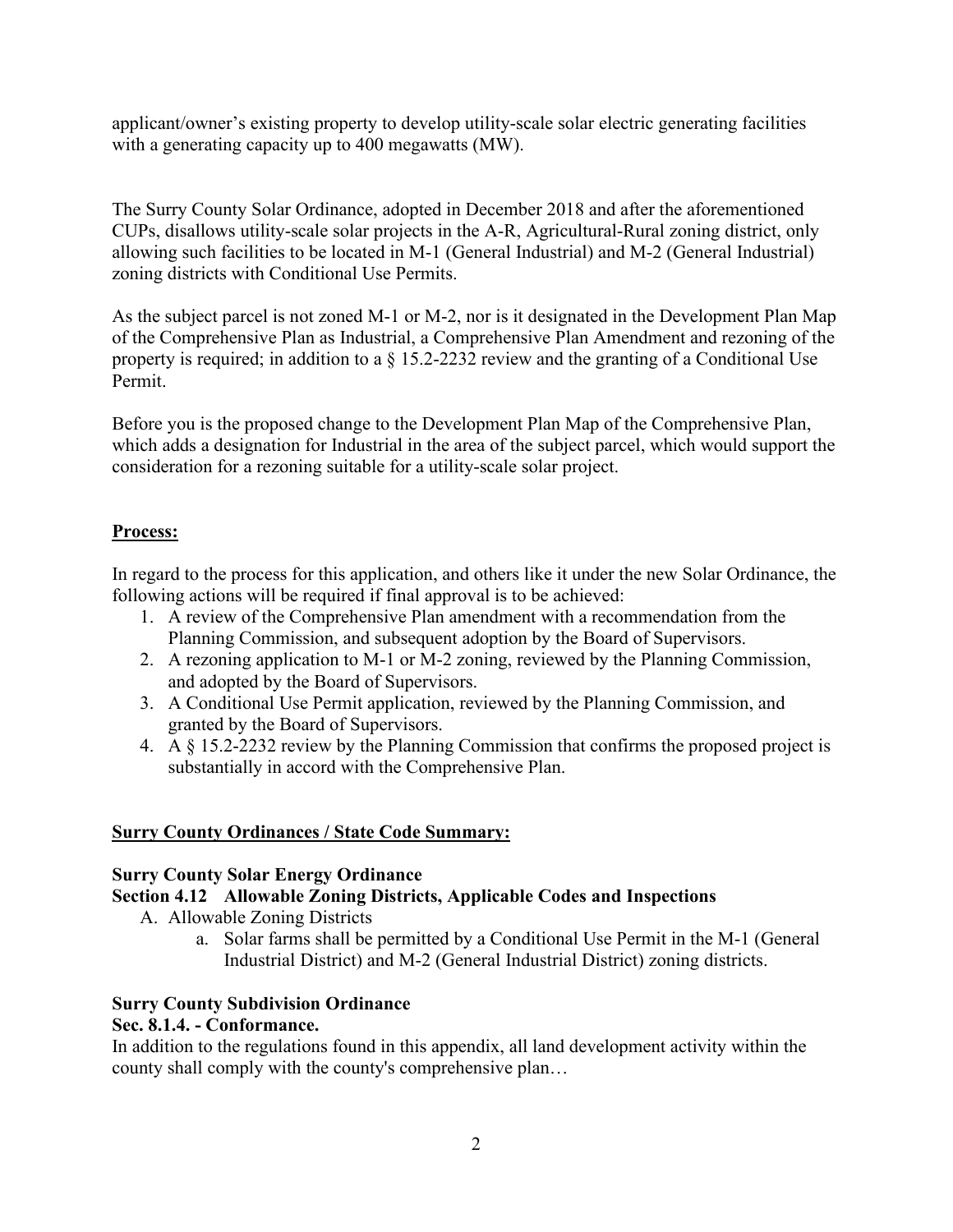## **Surry County Zoning Ordinance**

# **Sec. 1-107. - Relationship to comprehensive plan.**

It is the intention of the board of supervisors that this ordinance implements the planning policies and objectives for the county as reflected in the comprehensive plan…

## **Vicinity Map**

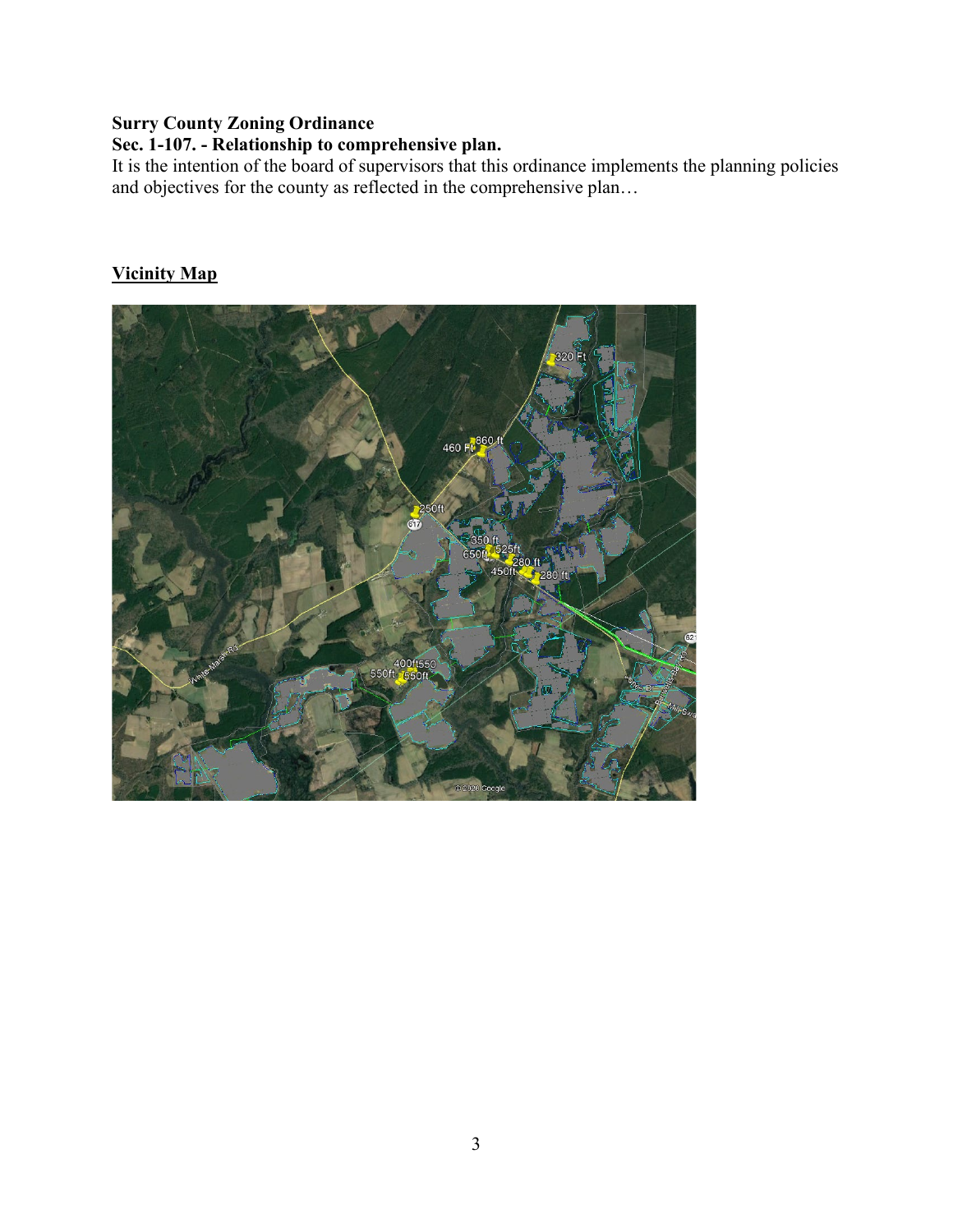## **Staff Comments:**

In regard to the classification of the subject parcel as Industrial in the Development Plan Map of the Comprehensive Plan, planning staff identifies the following strengths and weaknesses:

## Strengths:

- The project avoids visual impacts to schools, churches, scenic landscapes, scenic rivers, rural districts, scenic vistas, properties with documented historical significance and scenic corridors, as identified in the comprehensive plan within Surry County, by not siting the Project adjacent those features.
- Most of the proposed project is sited away from roads with large buffers to properly screen the facility and maintain the area's rural character.

## Weaknesses:

- The proposed project presents conflicts with the Comprehensive Plan's future land use that expresses the county's desire to preserve natural areas.
- The proposed project location presents significant traffic and roadway challenges as the secondary roads are narrow and not suitable for industrial development.

Contact David Harrison at (757) 294-5210 or  $\frac{d$ harrison@surrycountyva.gov with questions.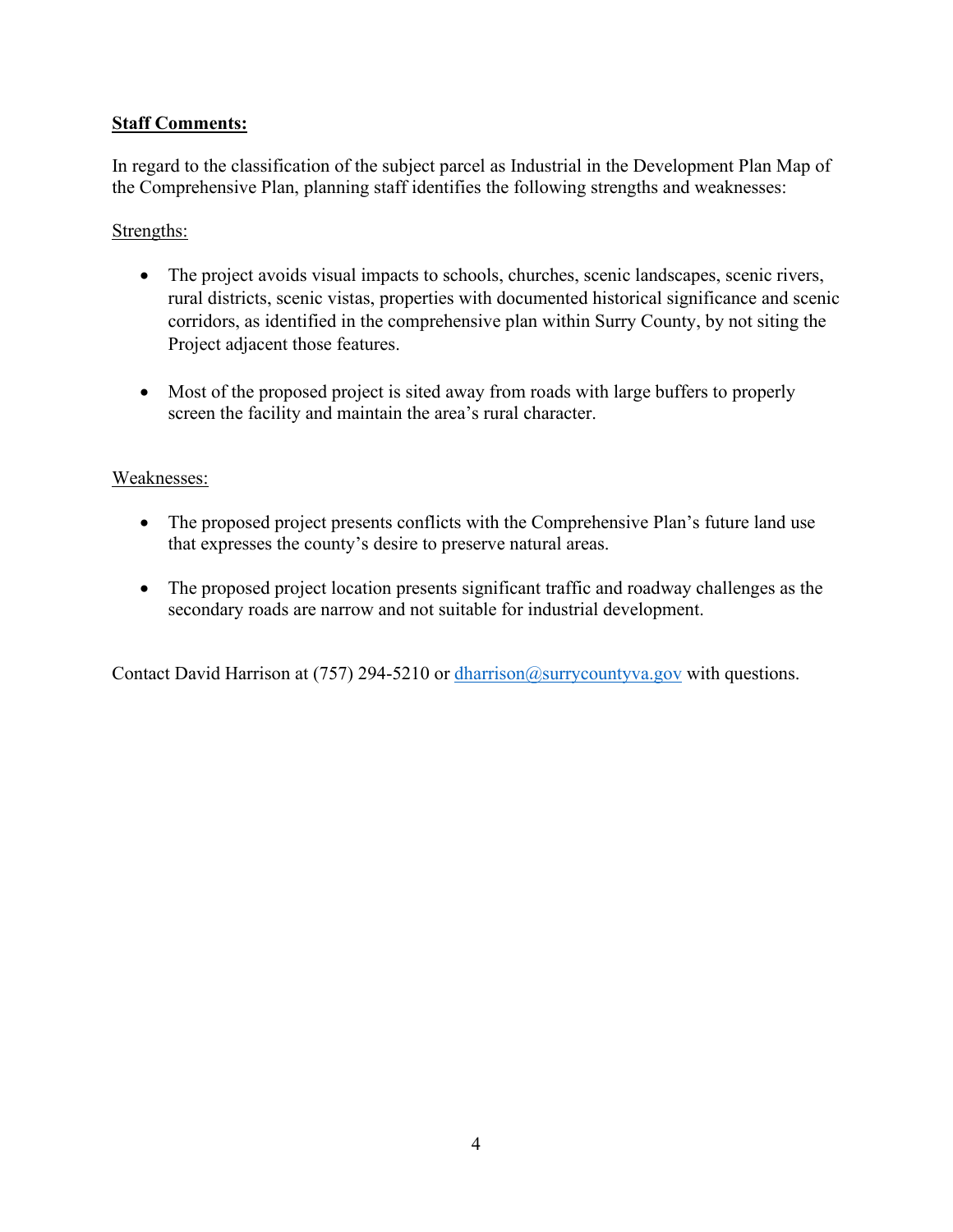#### **STAFF REPORT TO THE SURRY COUNTY PLANNING COMMISSION**

#### **Conditional Use Permit – CUP No. 2021-01**

**January 25, 2021**

**Applicant Name & Address** Cavalier Solar, A, LLC

4200 Innslake Drive, Suite 302 Glen Allen, VA 2306

#### **Property Location and Description**

24 parcels in southern Surry County around adjacent parcel 60-10 southeast of Dendron and in northern Isle of Wight County.

**Statistical Data**

.

Current Use Residential

Current Zoning District A-R, Agricultural-Rural

**Surrounding Zoning / Land Uses** A-R, Agricultural-Rural; agricultural, residential

#### **CUP No. 2021-01:**

Cavalier Solar, A, LLC the applicant for the proposed project, has applied for an amendment to the Surry County Comprehensive Plan; specifically, to amend the plan's Development Plan Map to designate the subject property as an Industrial future land use, as it is currently classified as Agricultural.

The Cavalier Solar project proposes to construct a 240 megawatt (MW) solar energy facility to be located in southern Surry County, southeast of Dendron and in northern Isle of Wight County. The portion of the Project proposed within Surry County would consist of approximately 193 MW of the solar energy facility within 24 parcels with an estimated total of 4,328 acres. Of the 4,328 acres in Surry County, approximately 3,314 acres would be purchased or leased for the Project (Project Area), and the Project facilities would cover approximately 1,341 acres of land (Project Site). The Project will utilize photovoltaic (PV) modules installed on single-axis trackers. Electricity will be delivered from electrical inverters adjacent to the PV modules, via transmission lines that will run from the Project to the nearby Septa Substation owned by Dominion Energy.

The Surry County Planning Commission approved Comprehensive Plan Text Amendment No. 2020-01 on May 18, 2020 to allow proposed Spring Grove Solar III to be rezoned to an M-1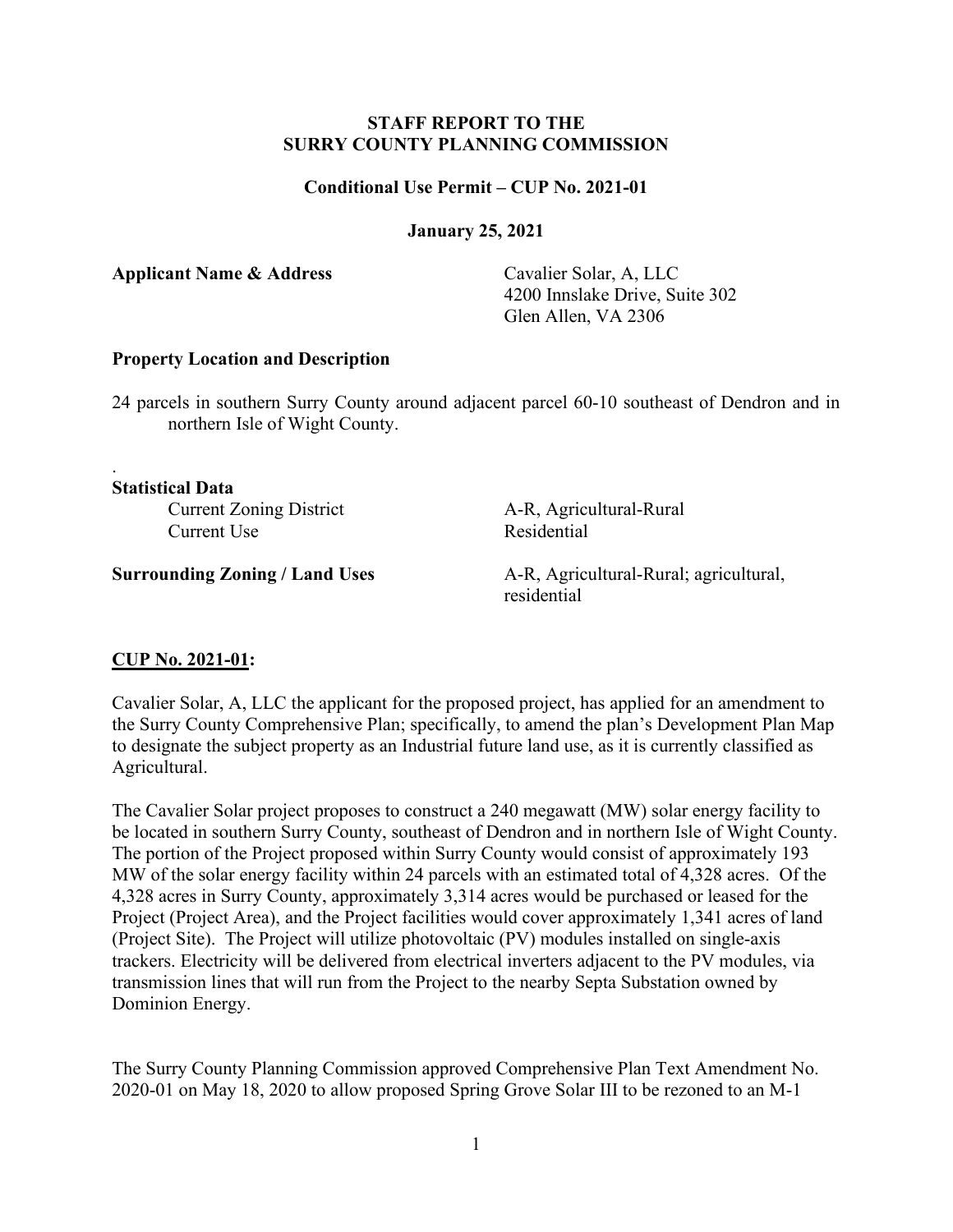Industrial lane use to allow for the development of a 672 acre parcel adjacent to the applicant/owner's existing property to develop utility-scale solar electric generating facilities with a generating capacity up to 400 megawatts (MW).

The Surry County Solar Ordinance, adopted in December 2018 and after the aforementioned CUPs, disallows utility-scale solar projects in the A-R, Agricultural-Rural zoning district, only allowing such facilities to be located in M-1 (General Industrial) and M-2 (General Industrial) zoning districts with Conditional Use Permits.

As the subject parcel is not zoned M-1 or M-2, nor is it designated in the Development Plan Map of the Comprehensive Plan as Industrial, a Comprehensive Plan Amendment and rezoning of the property is required; in addition to a § 15.2-2232 review and the granting of a Conditional Use Permit.

# **Process:**

In regard to the process for this application, and others like it under the new Solar Ordinance, the following actions will be required if final approval is to be achieved:

- 1. A review of the Comprehensive Plan amendment with a recommendation from the Planning Commission, and subsequent adoption by the Board of Supervisors.
- 2. A rezoning application to M-1 or M-2 zoning, reviewed by the Planning Commission, and adopted by the Board of Supervisors.
- 3. A Conditional Use Permit application, reviewed by the Planning Commission, and granted by the Board of Supervisors.
- 4. A § 15.2-2232 review by the Planning Commission that confirms the proposed project is substantially in accord with the Comprehensive Plan.

# **Conditions**

The applicant has proposed the following Ten (10) conditions:

1.The Project Site shall be developed in general conformance with the submitted Preliminary site plan prepared by the Applicant and dated September 10, 2020.

2. The portion of the Project Site supporting solar panels shall be enclosed with security fencing not less than six (6) feet and no more than twelve (12) feet in height.

3. The portion of the Project Site supporting solar panels, including security fence(s), shall be screened from public rights-of-way and adjacent residential properties with existing or proposed vegetation. The Applicant will increase buffers and screening directly adjacent to residential structures (residential housing within 100 linear feet of the property line) to minimize viewshed impact.

4.The Applicant will maintain required setbacks and vegetative buffers applicable to the Project Site. No setbacks or vegetation screening will be applied to property boundaries or county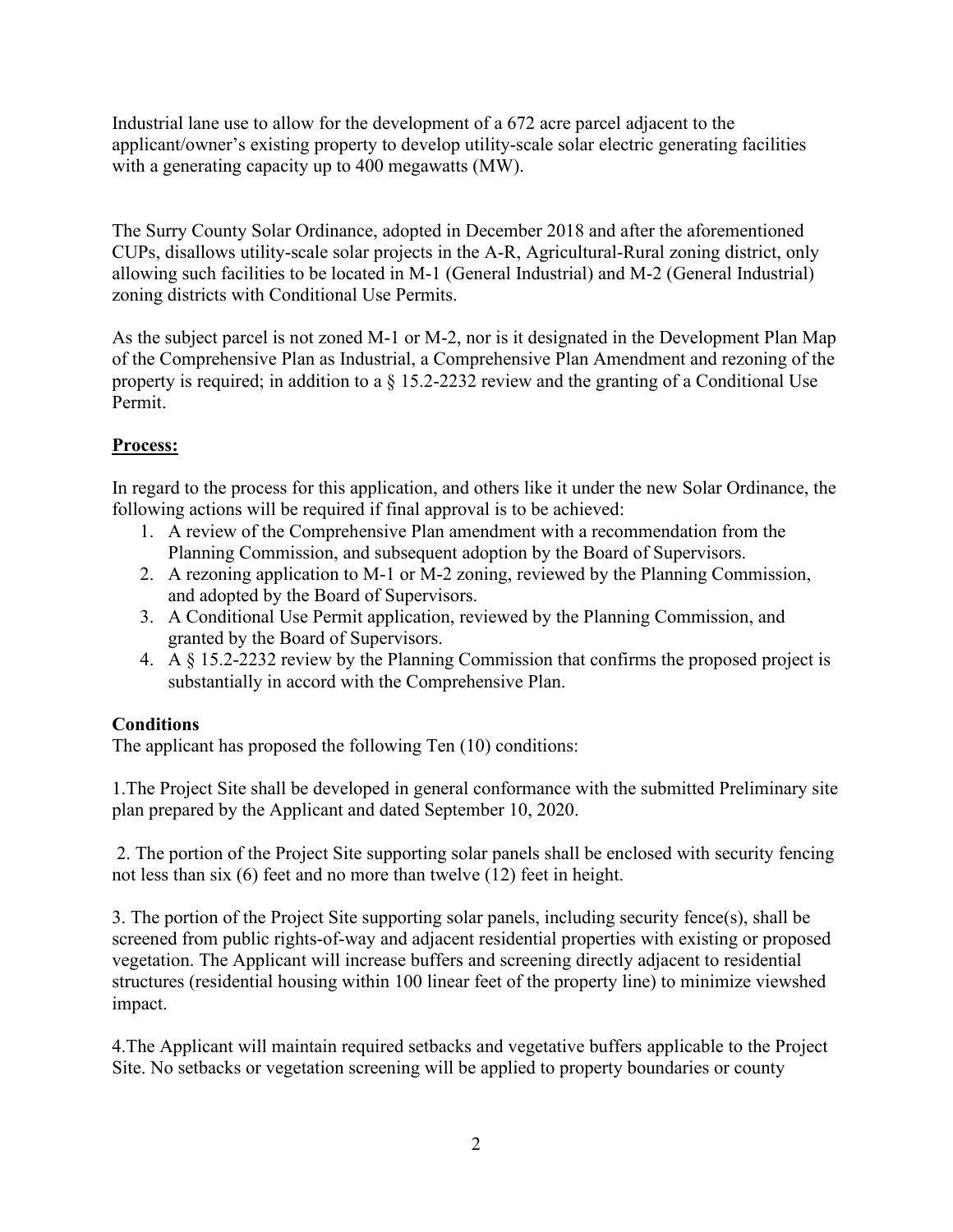boundaries of participating properties zoned A-R or M-1, or to the Project Site's interior boundary within a participating property.

5. The Applicant shall (a) develop a Traffic Mitigation Plan (the "Plan") in consultation with County Planning Staff, the Virginia Department of Transportation, the County Sheriff's Office, and the Virginia State Police to identify and expeditiously resolve or mitigate traffic issues that arise during the construction or decommissioning of the facility and (b) repair public road damage in proximity to the facility, attributable to construction or decommissioning of the facility, such repair to be to conditions comparable to existing conditions prior to construction. As part of the Plan, during construction and decommissioning an onsite staging area of adequate depth shall be provided prior to any gate or badging locations such that traffic coming into the Project Site shall not back up on public roadways.

- 6. The Zoning Administrator may refer any of the Applicant's site plans for a Permitted Solar Project to a qualified consultant for review and comment, at the Applicant's expense (as the case may be), the terms and conditions of which shall be determined in advance of the referral with the Applicant.
- 7. The Applicant shall provide for reasonable construction phase third-party inspections and submittal of inspection reports to the County Building Official, at the Applicant's expense, for the Project.
- 8. The Applicant shall reimburse the County for all reasonable costs related to retaining thirdparty inspectors as deemed necessary for project inspections related to stormwater and erosion and sediment control.
- 9. The Applicant shall decommission the Project in accordance with Section 4.11 of the Solar Energy Ordinance. The Project shall be decommissioned and removed within 12 months after the facility ceases electricity generation for a continuous 12-month period. Decommissioning shall include removal of solar collectors, cabling, electrical components, and any other associated items to a depth of at least 36 inches. In coordination with landowners, improvements associated with the Project will be removed across parcel and county lines. The amount of the surety bond or other financial security instrument will reflect the net cost of decommissioning, which is the removal cost minus the market value of the materials that can be resold or recycled.
- 10. If any condition imposed by this Conditional Use Permit is determined to be invalid, void or unenforceable by any court or other governmental authority having jurisdiction, such determination shall not invalidate, void or make unenforceable any other provision or condition of this Conditional Use Permit.

## **Surry County Ordinances / State Code Summary:**

#### **Surry County Solar Energy Ordinance**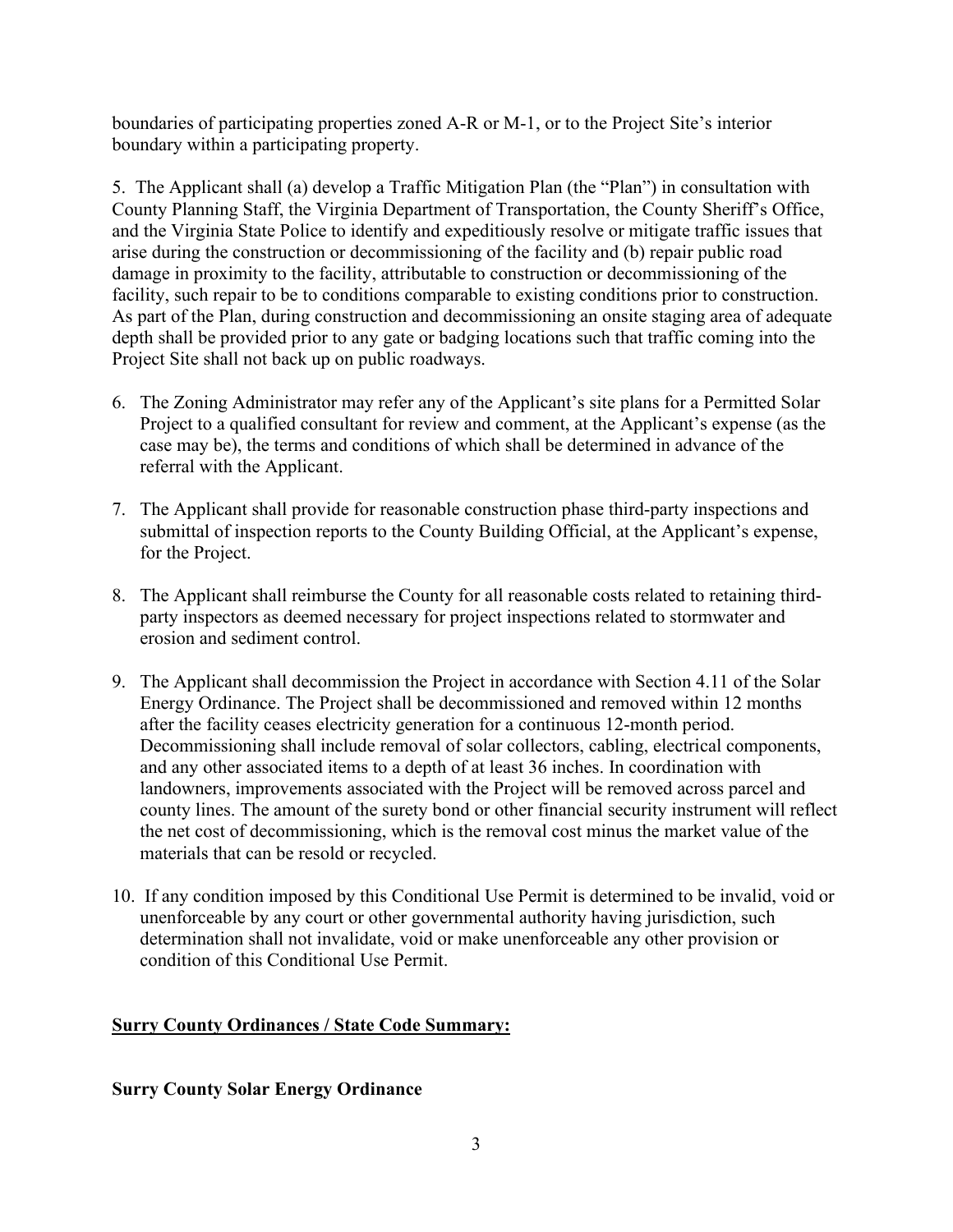## **Section 4.12 Allowable Zoning Districts, Applicable Codes and Inspections**

- A. Allowable Zoning Districts
	- a. Solar farms shall be permitted by a Conditional Use Permit in the M-1 (General Industrial District) and M-2 (General Industrial District) zoning districts.

#### **Surry County Subdivision Ordinance**

#### **Sec. 8.1.4. - Conformance.**

In addition to the regulations found in this appendix, all land development activity within the county shall comply with the county's comprehensive plan…

## **Surry County Zoning Ordinance**

#### **Sec. 1-107. - Relationship to comprehensive plan.**

It is the intention of the board of supervisors that this ordinance implements the planning policies and objectives for the county as reflected in the comprehensive plan…

## **Surry County Subdivision Ordinance**

#### **Sec. 1-502. - General standards.**

B. No conditional use permit shall be issued except upon a finding of the board that in addition to conformity with any standards set forth in article IV, Use and design standards, the proposed conditional use conforms with the following general standards. These standards shall be met either by the proposal made in the original conditional use permit application, or by the proposal as modified or amended as part of the review of the application by the commission and the board:

1. The proposal as submitted or modified shall conform to the comprehensive plan of the county and to the purposes of the zoning ordinance.

2. The proposal as submitted or modified shall have a minimum adverse impact on the surrounding neighborhood or community. Adverse impact shall be evaluated with consideration to items such as, but not limited to, traffic congestion, noise, lights, dust, drainage, water quality, air quality, odor, fumes and vibrations. In considering impacts, due regard shall be given to the timing of the operation, site design, access, screening, or other matters which might be regulated to mitigate adverse impact.

| <b>Considerations per Surry County Zoning Ordinance Section Sec. 1-502.</b> |                                                                          |  |  |
|-----------------------------------------------------------------------------|--------------------------------------------------------------------------|--|--|
| Comprehensive Plan                                                          | The Comprehensive Plan Amendment should suffice for this                 |  |  |
|                                                                             | consideration.                                                           |  |  |
| Zoning Ordinance                                                            | The proposal conforms with the Zoning Ordinance                          |  |  |
| <b>Traffic Congestion</b>                                                   | There will likely be traffic congestion during construction, a staging   |  |  |
|                                                                             | area for trucks during construction and decommissioning included in      |  |  |
|                                                                             | traffic plan.                                                            |  |  |
| Noise                                                                       | There will be noise during construction, but the only noise generated    |  |  |
|                                                                             | after construction is noise generated by the tracking of the panels and  |  |  |
|                                                                             | minimal noise created by the inverters, which do not operate after dark. |  |  |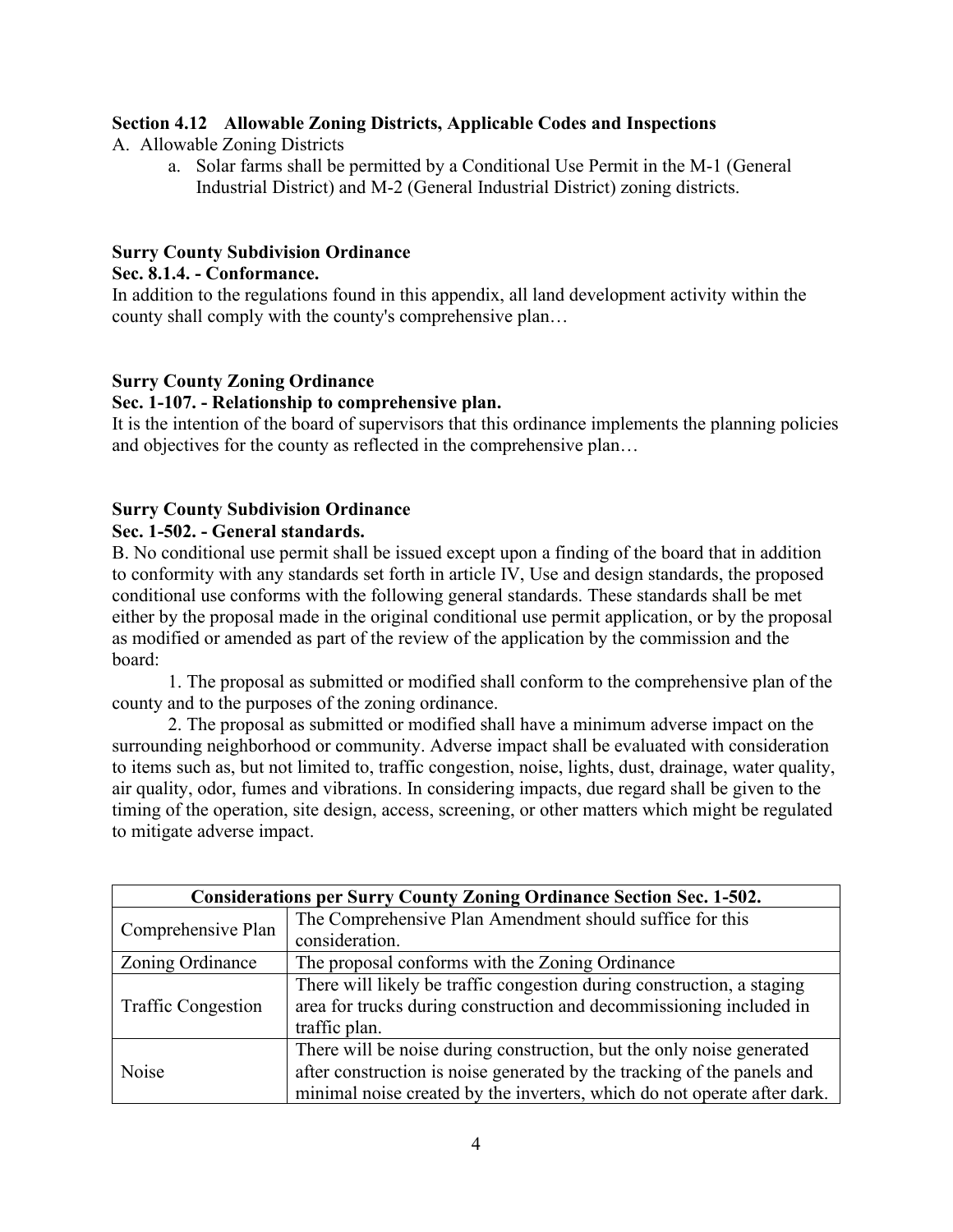| Lights                | There may be some work lights during construction, but only minimal      |
|-----------------------|--------------------------------------------------------------------------|
|                       | lighting after construction.                                             |
| Dust                  | There may be some dust during construction, but only minimal after       |
|                       | construction.                                                            |
| Drainage              | This concern will be covered by Surry County Planning and DEQ            |
|                       | during site plan review.                                                 |
| <b>Water Quality</b>  | This concern will be covered by Surry County Planning and DEQ            |
|                       | during site plan review.                                                 |
| Air Quality           | There may be some dust during construction, but only minimal after       |
|                       | construction.                                                            |
|                       | There may be some odor and/or fumes during construction, but not         |
| Odor, Fumes           | after construction.                                                      |
| Vibrations            | There may be vibrations during construction, but not after construction. |
| Timing of Operation   | Subject to Board's consideration.                                        |
| Site Design           | Preliminary Site Plan seems reasonable; subject to site plan review.     |
| Access                | Secondary roads are narrow and do not allow for adequate access.         |
| Screening             | Screening is per ordinance, except where Condition #3 holds the          |
|                       | project to a higher standard.                                            |
| <b>Other matters:</b> |                                                                          |
| Historic and Cultural | Reports found no historical properties within the boundaries of the      |
| Resources             | project.                                                                 |
| Environmental         | A Phase 1 Environmental Survey found no Recognized Environmental         |
|                       | Conditions (RECs) on the subject property or adjacent properties.        |

# **Vicinity Map**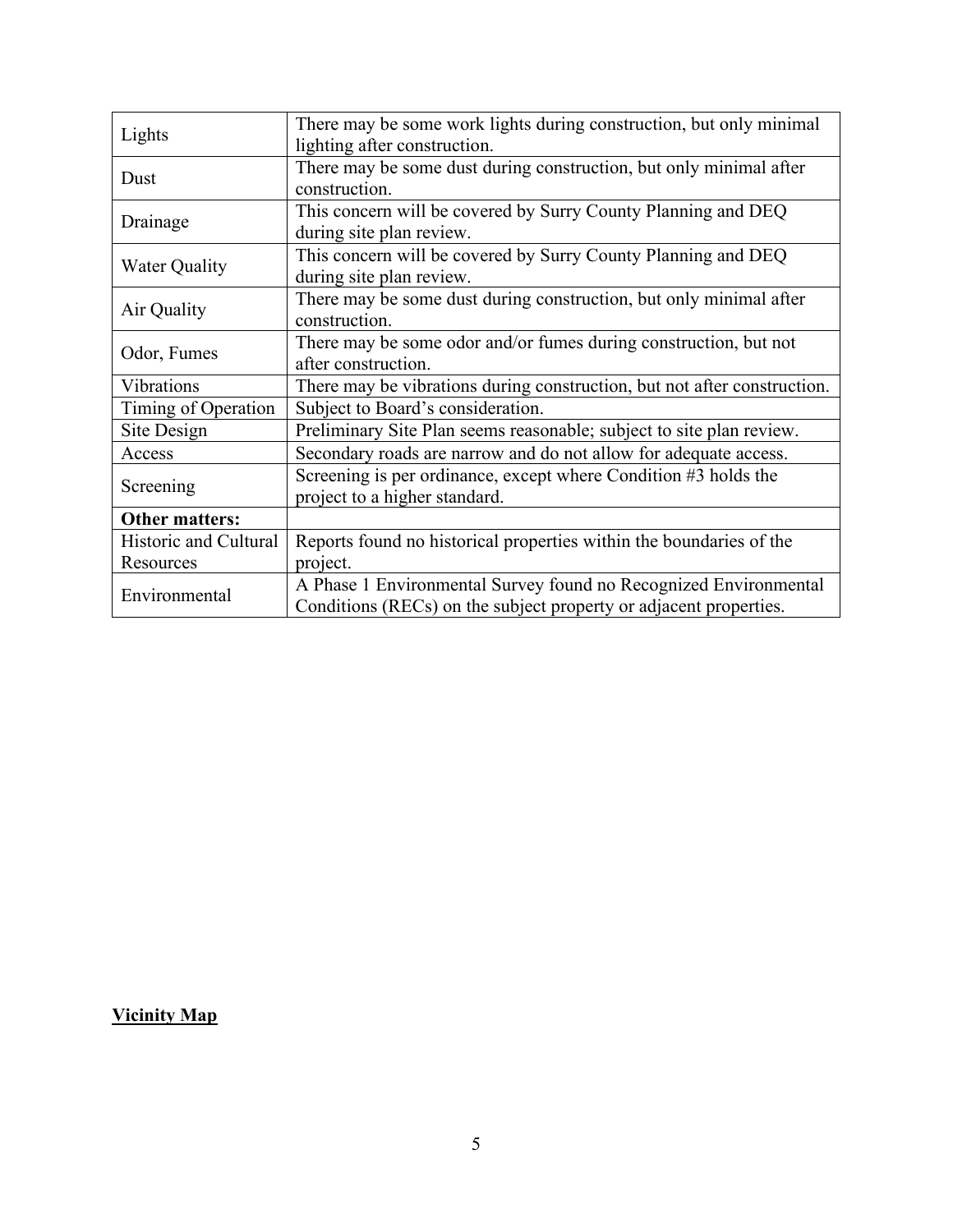

# **Staff Comments:**

Planning staff have identified the following strengths and weaknesses of the application:

## Strengths:

- The project avoids visual impacts to schools, churches, scenic landscapes, scenic rivers, rural districts, scenic vistas, properties with documented historical significance and scenic corridors, as identified in the comprehensive plan within Surry County, by not siting the Project adjacent those features.
- Most of the proposed project is sited away from roads with large buffers to properly screen the facility and maintain the area's rural character.

#### Weaknesses: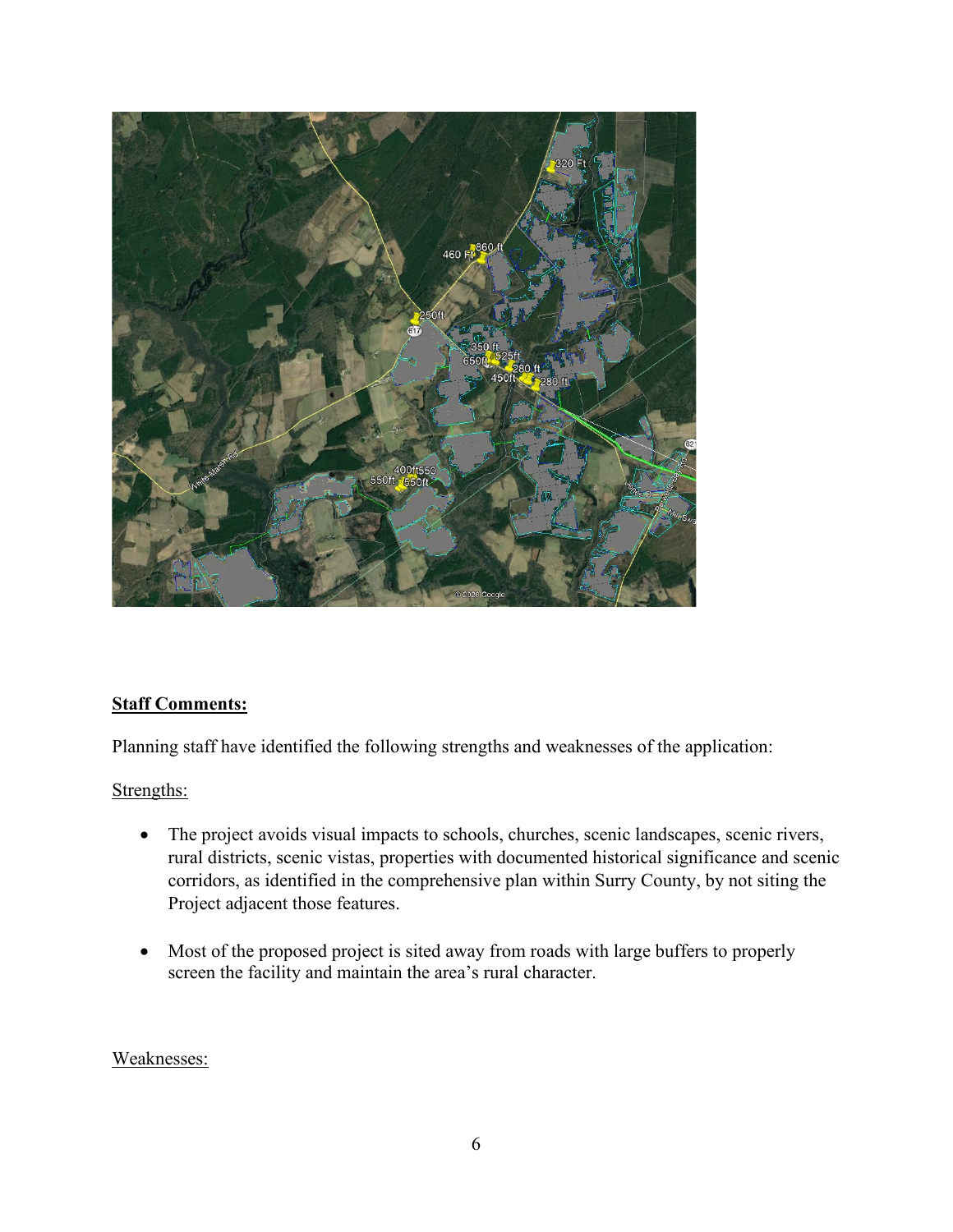- The proposed project presents conflicts with the Comprehensive Plan's future land use that expresses the county's desire to preserve natural areas.
- The proposed project location presents significant traffic and roadway challenges as the secondary roads are narrow and not suitable for industrial development.

Contact David Harrison at (757) 294-5210 or [dharrison@surrycountyva.gov](mailto:dharrison@surrycountyva.gov) with questions.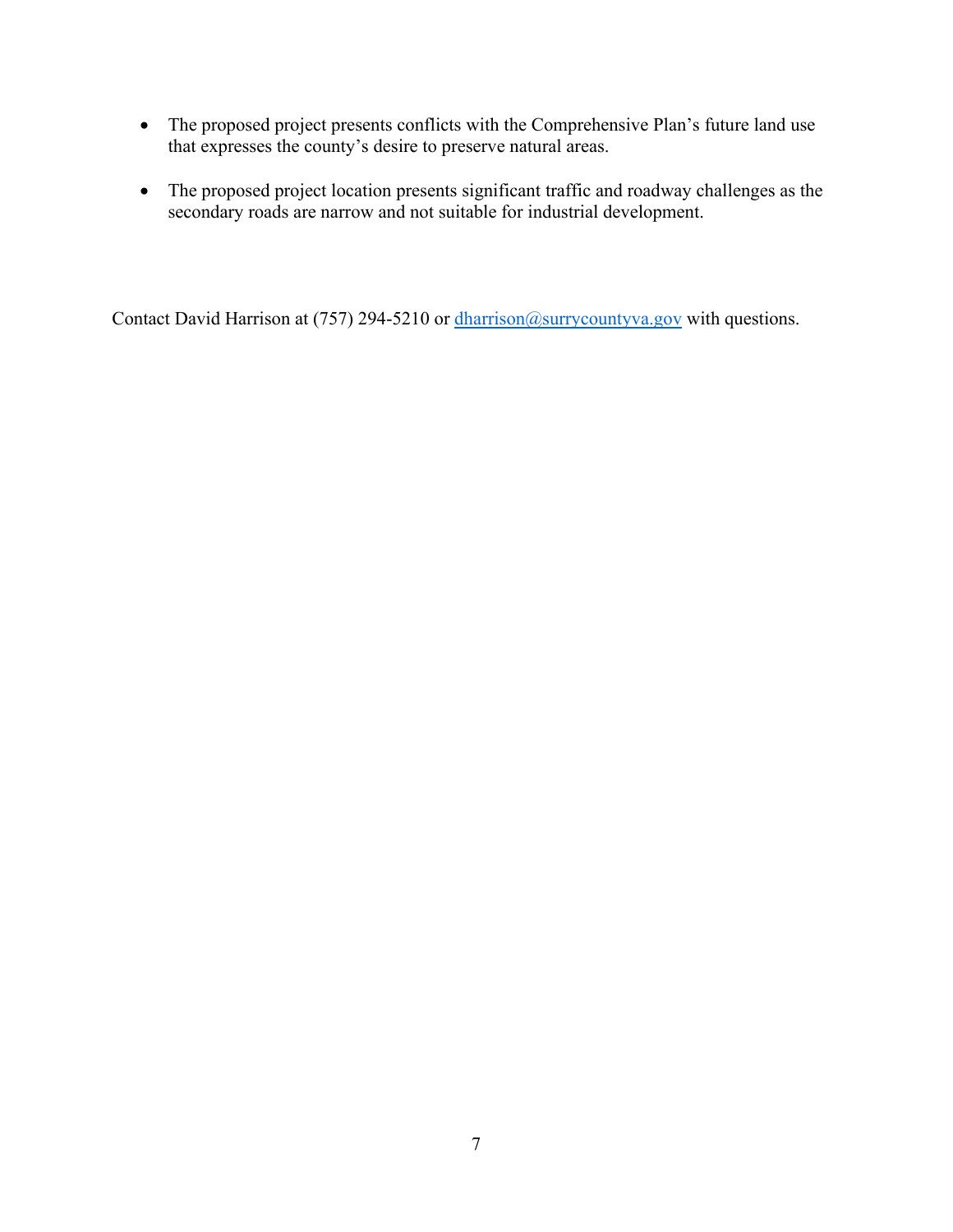#### **STAFF REPORT TO THE SURRY COUNTY PLANNING COMMISSION**

#### **Conditional Rezoning – REZ No. 2021-01**

**January 25, 2021**

**Applicant Name & Address** Cavalier Solar, A, LLC

4200 Innslake Drive, Suite 302 Glen Allen, VA 2306

#### **Property Location and Description**

24 parcels in southern Surry County around adjacent parcel 60-10 southeast of Dendron and in northern Isle of Wight County.

#### **Statistical Data**

Current Zoning District A-R, Agricultural-Rural Current Use Residential

**Surrounding Zoning / Land Uses** A-R, Agricultural-Rural; agricultural, residential

#### **REZ No. 2021-01:**

Cavalier Solar, A, LLC, the applicant for the proposed project, has applied for an amendment to the Surry County Zoning Map; specifically, to amend the zoning of the subject property to M-1, General Industrial district, from its current zoning of A-R, Agricultural-Rural district.

The Cavalier Solar project proposes to construct a 240 megawatt (MW) solar energy facility to be located in southern Surry County, southeast of Dendron and in northern Isle of Wight County. The portion of the Project proposed within Surry County would consist of approximately 193 MW of the solar energy facility within 24 parcels with an estimated total of 4,328 acres. Of the 4,328 acres in Surry County, approximately 3,314 acres would be purchased or leased for the Project (Project Area), and the Project facilities would cover approximately 1,341 acres of land (Project Site). The Project will utilize photovoltaic (PV) modules installed on single-axis trackers. Electricity will be delivered from electrical inverters adjacent to the PV modules, via transmission lines that will run from the Project to the nearby Septa Substation owned by Dominion Energy.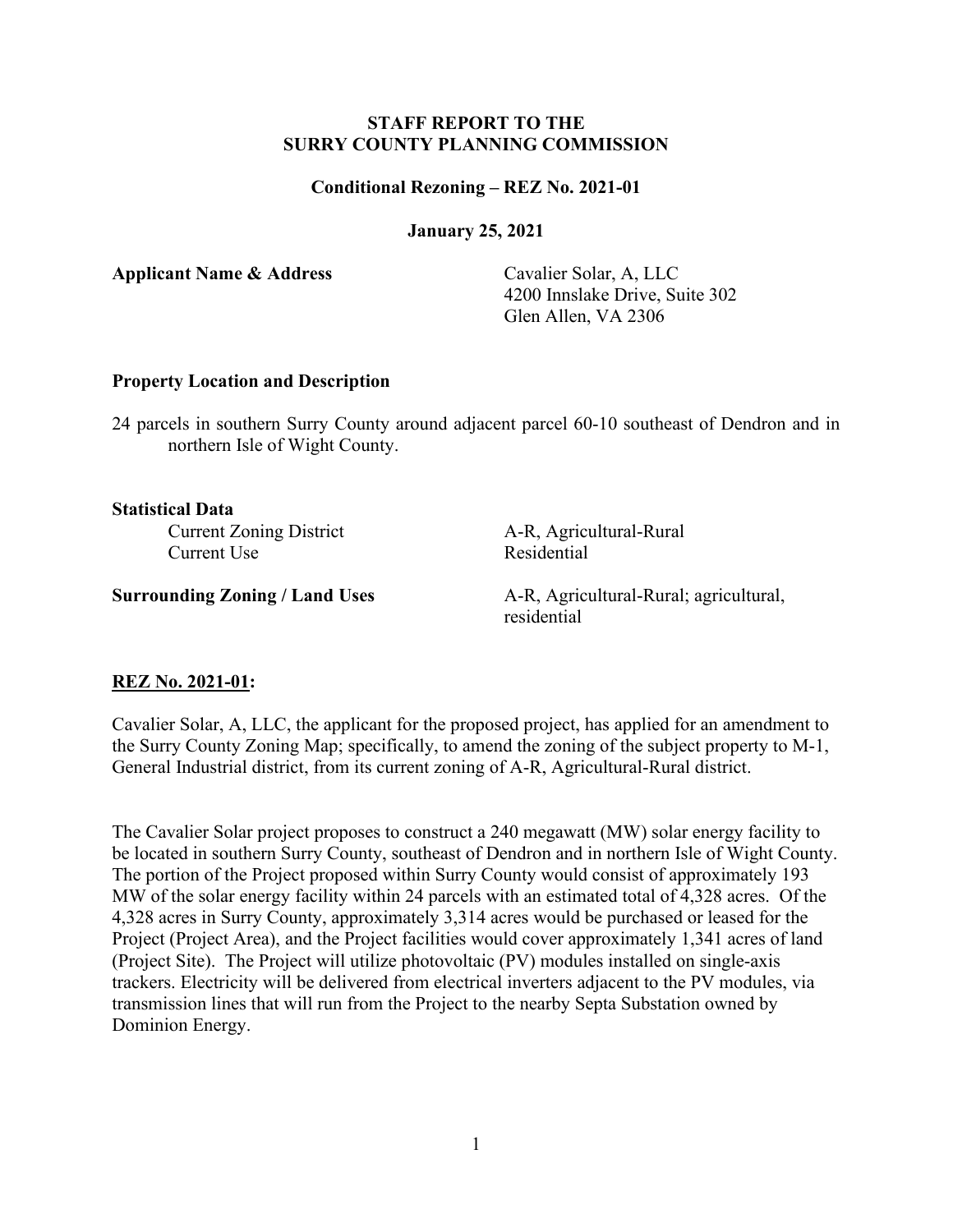The Surry County Solar Ordinance, adopted in December 2018 and after the aforementioned CUPs, disallows utility-scale solar projects in the A-R, Agricultural-Rural zoning district, only allowing such facilities to be located in M-1 (General Industrial) and M-2 (General Industrial) zoning districts with Conditional Use Permits.

As the subject parcel is not zoned M-1 or M-2, nor is it designated in the Development Plan Map of the Comprehensive Plan as Industrial, a Comprehensive Plan Amendment and rezoning of the property is required; in addition to a § 15.2-2232 review and the granting of a Conditional Use Permit.

#### **Conditional Rezoning**

This application is for a conditional rezoning, rather than a straight rezoning. A straight rezoning would simply change the zoning designation of the property to the proposed district such that all ordinance regulations for the newly designated zoning district would apply to the land, but no additional conditions would. In a conditional rezoning, some, or all, of the regulations from the underlying zoning district can be removed and/or additional conditions can be voluntarily proffered by the applicant as part of their application. In this case, both elements apply; some of the ordinance regulations are proposed to be removed and additional conditions have been proposed. The applicants signed proffers are enclosed.

Proffers must be voluntarily submitted by the applicant; the locality cannot require or recommend any unreasonable proffer of the applicant. Applicants can amend their proffers once the public hearing has begun if the amended proffers do not materially affect the overall proposal.

#### **M-1, General Industrial District (Conditional) Requested**

The applicant has requested the subject property be rezoned from A-R, Agricultural-Rural to conditional M-1, General Industrial. The purpose of the district generally is to provide an environment suitable for light industrial activities that do not conflict with adjacent uses; the entirety of its purpose is found in the ordinance summary below.

Proposed Conditional M-1 Proffers

- 1. Setbacks. No building or structure shall be constructed on the Property within (a) Two Hundred (200) feet of Colonial Trail West, Route 10, or (b) Seventy-Five (75) feet of all other exterior boundary lines of the Property, except to the extent necessary for vehicular and pedestrian access ways, utility easements, gates and fencing, signage or other purposes specifically set forth in the Site Plan approval for the Property.
- 2. Buffer and Screening Standards. Buffers consisting of natural areas or landscaping, or combinations thereof, for the purposes of lessening the visual impact of the development of the Property on adjacent land, of a minimum width set forth in the Ordinance as supplemented by these conditions, will be provided and maintained, except to the extent necessary for vehicular and pedestrian access ways, utility easements, signage or other purposes specifically set forth in the Site Plan approval for the Property: Vegetation with a mature height exceeding twenty-five (25) feet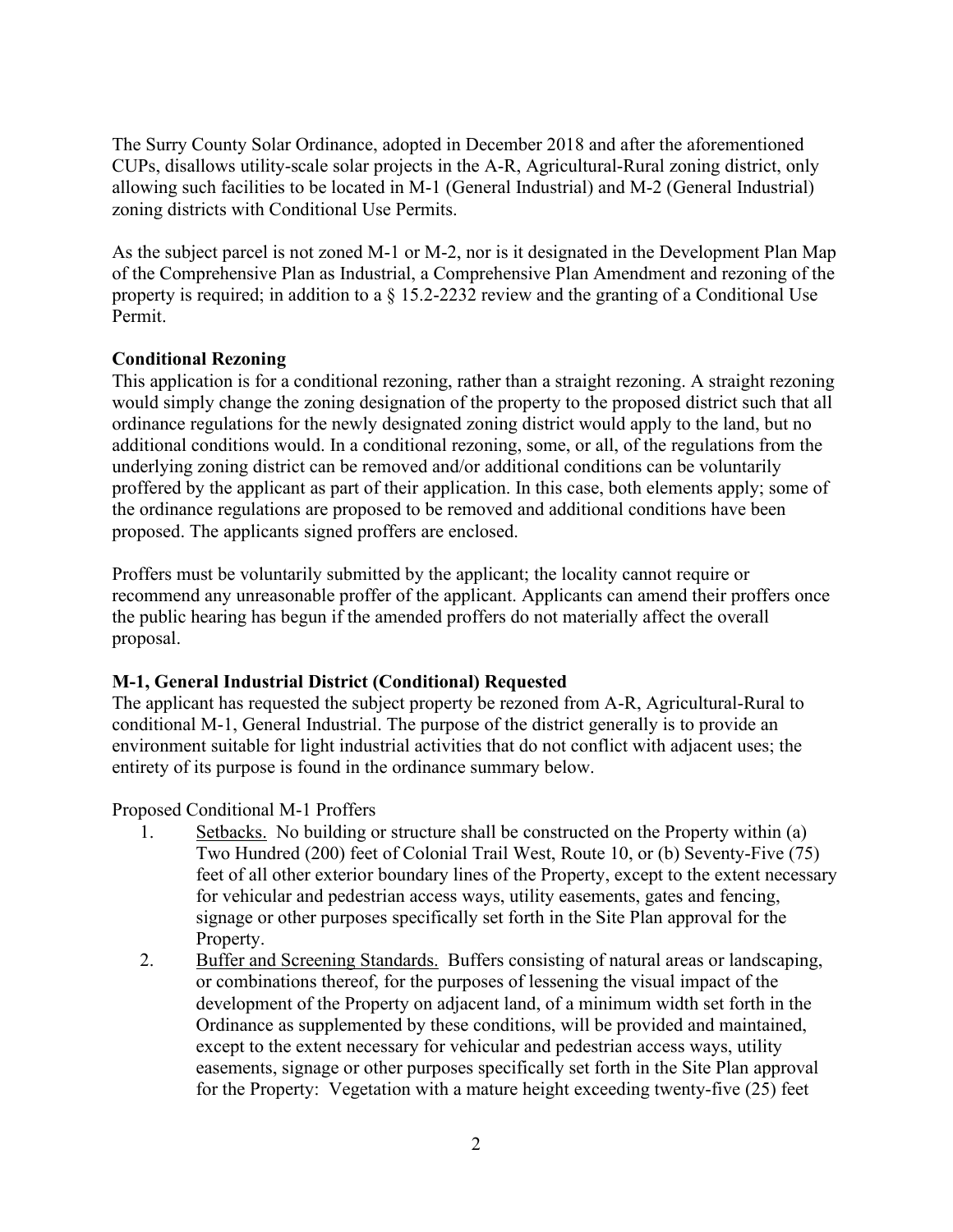shall not be required. Under Section 5-403B where existing or supplemental vegetation within the buffers provides full screening, opaque fencing shall not be required. Oversized, fallen, diseased or dead plant growth may be removed from such buffer areas, and if so removed, additional plantings may be added to achieve the intent of this condition.

3. Uses. The following uses shall be prohibited: COMMERCIAL USE TYPES Auction Establishment Motor Vehicle Outside Storage Motor Vehicle Repair Service Major Taxidermy Truck Stop

> INDUSTRIAL USE TYPES (by Conditional Use Permit) Recycling Center Transfer Station

Proffers #1 and #2 are relatively straight-forward. Based upon the applicant's Proffer #3, the uses conditionally allowed would be the following (Those proffered to be prohibited are struckthrough):

#### Sec. 3-902. - Permitted uses.

A. The following uses are permitted by right subject to all other applicable requirements contained in this ordinance. An asterisk (\*) indicates additional, modified or more stringent standards are listed in article IV, Use and design standards, for those specific uses.

| <b>AGRICULTURAL USES</b>           | Mini Warehouse                       |
|------------------------------------|--------------------------------------|
| Agriculture                        | <b>Motor Vehicle/Outdoor Storage</b> |
| Silvicultural activities           | Motor Vehicle Repair Service/Major   |
|                                    | Office, General                      |
| <b>CIVIC USE TYPES</b>             | <b>Taxidermy</b>                     |
| Park and Ride Facility             | <b>Truck Stop</b>                    |
| Parks and Recreation               |                                      |
| Post Office                        | <b>INDUSTRIAL USE TYPES</b>          |
| <b>Public Maintenance Facility</b> | Contractor's Yard                    |
| <b>Utility Service/Minor</b>       | Convenience Center                   |
|                                    | Custom Manufacturing                 |
| <b>COMMERCIAL USE TYPES</b>        | Industry, Type I                     |
| Auction Establishment              | Laboratory                           |
| Bank                               | Warehousing and Distribution         |
| <b>Business Support Service</b>    |                                      |
| Business or Trade School           | <b>MISCELLANEOUS USE TYPES</b>       |
| Construction Office, Temporary     | <b>Parking Facility</b>              |
| <b>Equipment Sales and Rental</b>  | <b>Reconstructed Wetland</b>         |
| General Service and Repair         | Windmill*                            |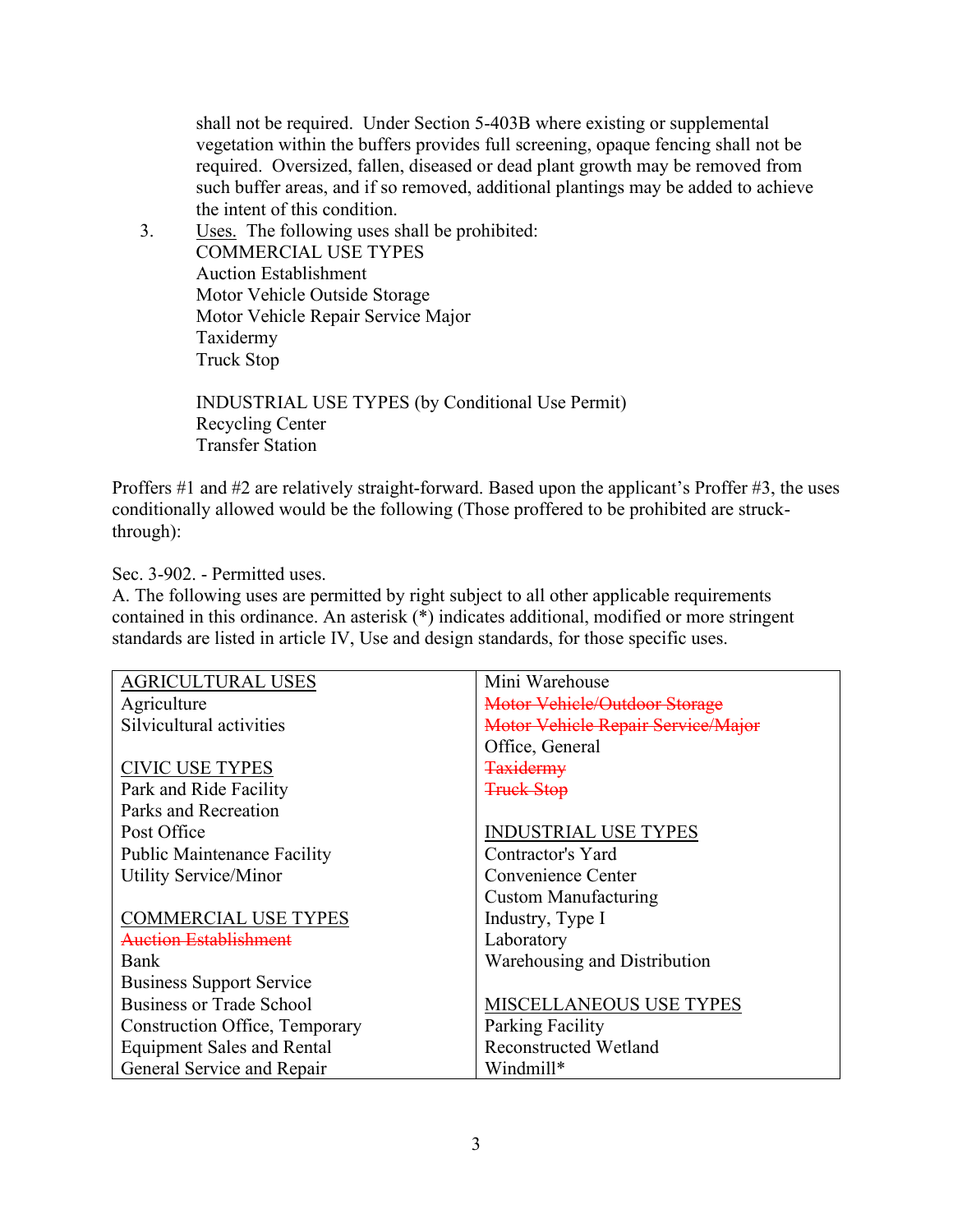B. The following uses are allowed only by special exception from the board of zoning appeals pursuant to [section 1-304.](https://library.municode.com/va/surry_county/codes/code_of_ordinances?nodeId=PTIILADEOR_APXAZO_ARTIGEPR_1-300BOZOAP_S1-304SPEX) An asterisk (\*) indicates additional, modified or more stringent standards are listed in article IV, Use and design standards, for those specific uses.

| RESIDENTIAL USES           | <b>MISCELLANEOUS USE TYPES</b> |
|----------------------------|--------------------------------|
| <b>Accessory Apartment</b> | <b>Communication Tower</b>     |
|                            |                                |
| CIVIC USE TYPES            |                                |
| Day Care Center            |                                |

C. The following uses are allowed only by conditional use permit from the board of supervisors pursuant to section 1-501. An asterisk (\*) indicates additional, modified or more stringent standards are listed in article IV, Use and design standards, for those specific uses.

| <b>CIVIC USE TYPES</b>       | <b>INDUSTRIAL USE TYPES</b>       |
|------------------------------|-----------------------------------|
| <b>Utility Service/Major</b> | Industry, Type II                 |
|                              | <b>Recycling Center</b>           |
| <b>COMMERCIAL USE TYPES</b>  | <b>Transfer Station</b>           |
| Convenience Store            |                                   |
| Lumber Yard                  | <b>MISCELLANEOUS USE TYPES</b>    |
|                              | Alternate Discharge Sewage System |

#### **Surry County Ordinances / State Code Summary:**

## **Surry County Solar Energy Ordinance**

**Section 4.12 Allowable Zoning Districts, Applicable Codes and Inspections** 

A. Allowable Zoning Districts

a. Solar farms shall be permitted by a Conditional Use Permit in the M-1 (General Industrial District) and M-2 (General Industrial District) zoning districts.

## **Surry County Subdivision Ordinance**

## **Sec. 8.1.4. - Conformance.**

In addition to the regulations found in this appendix, all land development activity within the county shall comply with the county's comprehensive plan…

## **Surry County Zoning Ordinance**

## **Sec. 1-107. - Relationship to comprehensive plan.**

It is the intention of the board of supervisors that this ordinance implements the planning policies and objectives for the county as reflected in the comprehensive plan…

## **Virginia State Code**

## **§ 15.2-2201. Definitions.**

"Conditional zoning" means, as part of classifying land within a locality into areas and districts by legislative action, the allowing of reasonable conditions governing the use of such property, such conditions being in addition to, or modification of the regulations provided for a particular zoning district or zone by the overall zoning ordinance.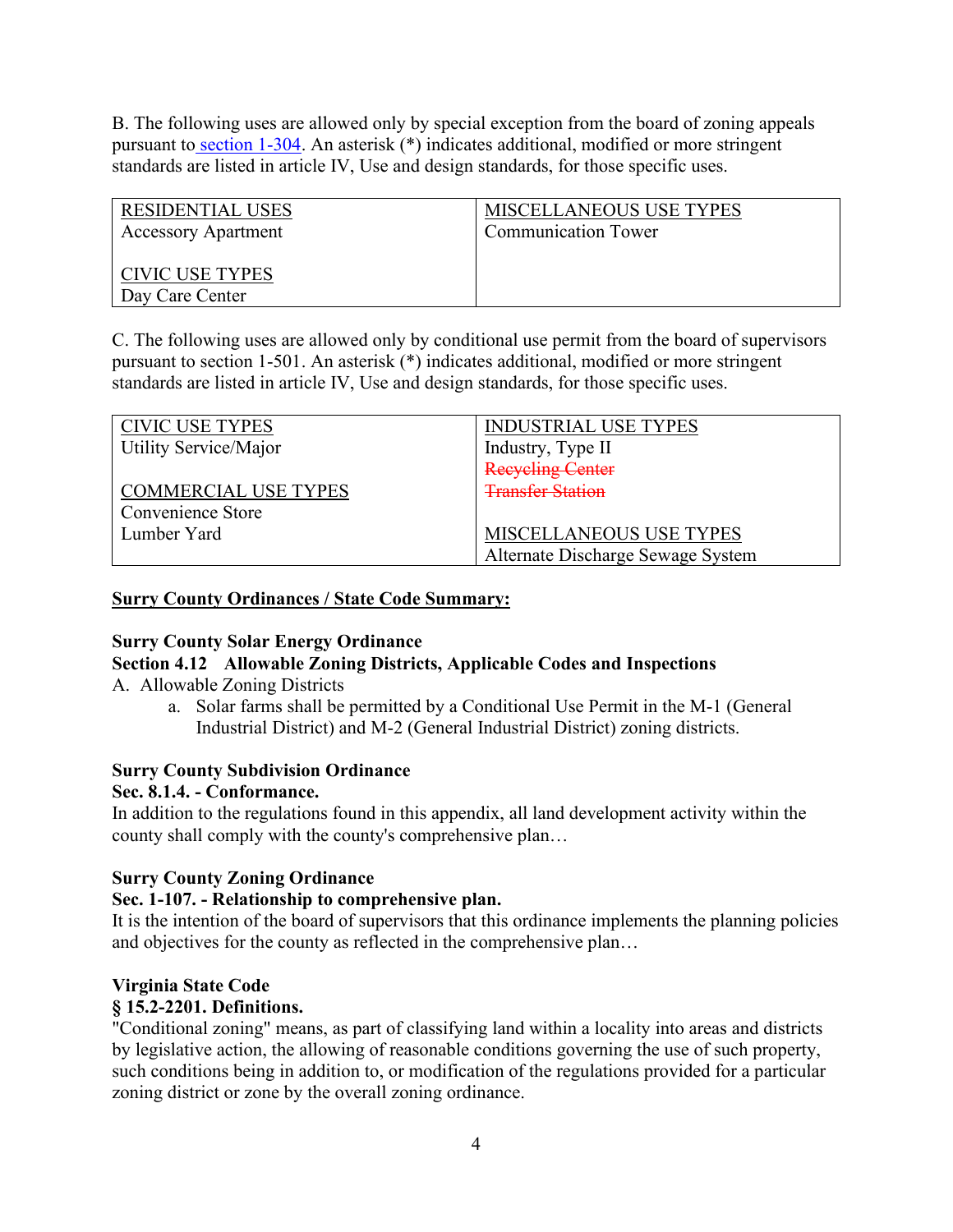## **Virginia State Code**

## **§ 15.2-2298. Same; additional conditions as a part of rezoning or zoning map amendment in certain high-growth localities.**

A. **…** In any such locality, notwithstanding any contrary provisions of § [15.2-2297,](https://law.lis.virginia.gov/vacode/15.2-2297/) a zoning ordinance may include and provide for the voluntary proffering in writing, by the owner, of reasonable conditions, prior to a public hearing before the governing body, in addition to the regulations provided for the zoning district or zone by the ordinance, as a part of a rezoning or amendment to a zoning map, provided that (i) the rezoning itself gives rise to the need for the conditions; (ii) the conditions have a reasonable relation to the rezoning; and (iii) all conditions are in conformity with the comprehensive plan as defined in  $\S 15.2-2223...$ 

#### **Surry County Subdivision Ordinance**

#### **Sec. 1-511. - Commission study and action.**

- A. All proposed amendments to the zoning ordinance shall be referred by the board to the commission for study and recommendation. The commission shall study proposals to determine:
	- 1. The need and justification for the change.

2. When pertaining to a change in the district classification of property, the effect of the change, if any, on the property, surrounding property, and on public services and facilities. In addition, the commission shall consider the appropriateness of the property for the proposed change as related to the purposes set forth at the beginning of each district classification. 3. The relationship of the proposed amendment to the purposes of the general planning program of the county, with appropriate consideration as to whether the change will further the purposes of this ordinance and the general welfare of the entire community. 4. Whether the proposed amendment conforms to the general guidelines and policies

contained in the county comprehensive plan.

## **Surry County Subdivision Ordinance**

## **Sec. 1-513. - Conditional zoning; generally.**

- C. All conditions proffered by the owner shall meet the following standards:
	- 1. The rezoning itself must give rise for the need for the conditions.
	- 2. The conditions shall have a reasonable relation to the rezoning.
	- 3. The conditions shall be in conformity with the comprehensive plan.
	- 4. The conditions must be clearly understood and enforceable.
	- 5. The conditions must not require or allow a design or standard that is less restrictive than the general provisions of this ordinance.
- E. The commission and the board shall not be obligated to accept any or all of the conditions made by the property owner.

#### **Surry County Subdivision Ordinance**

## **M-1 General Industrial District**

## **Sec. 3-901. - Purpose of the district.**

This district is intended to provide an environment suitable for industrial activities that do not create appreciable nuisances, hazards or threats to the natural environment or surrounding development. Uses that would typically be found in this district include a wide variety of light manufacturing, fabricating, processing, wholesale distributing and warehousing uses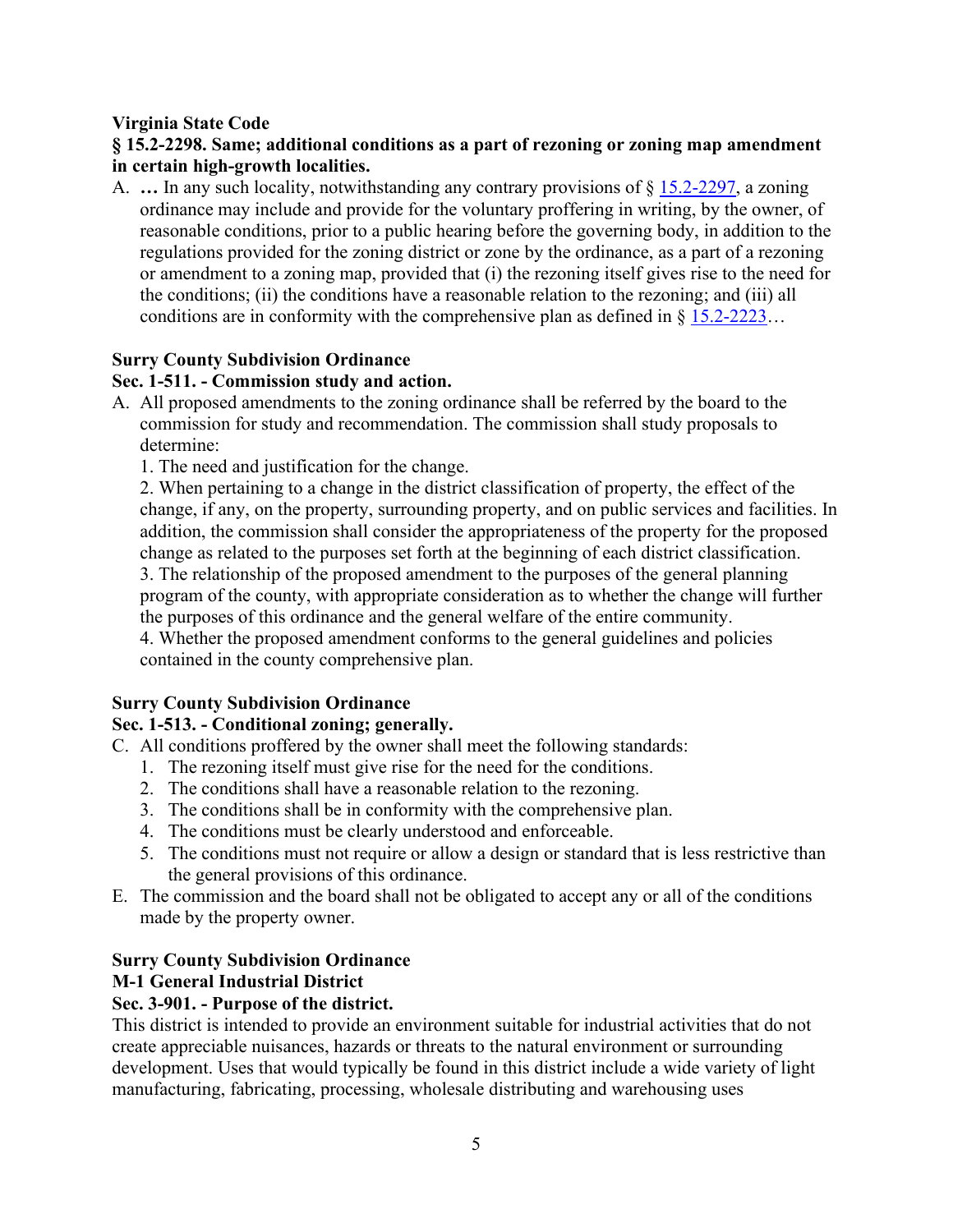appropriately located for access to highways and providing a controlled environment within which uses are to be conducted in completely enclosed buildings. In order to preserve the land for industry, to reduce extraneous traffic, and avoid future conflicts between industry and other uses, business and service uses are limited primarily to those which will be useful to employees in the district and future residential uses are restricted.

## **Vicinity Map**



#### **Staff Comments:**

Conditional zoning and proffers have been the subject of General Assembly action in recent years in efforts to protect the development community from unreasonable conditions of localities. Some of these efforts have had the unintended consequence of causing alarm on the part of localities concerned they would step into a legal trap by considering conditional rezoning;